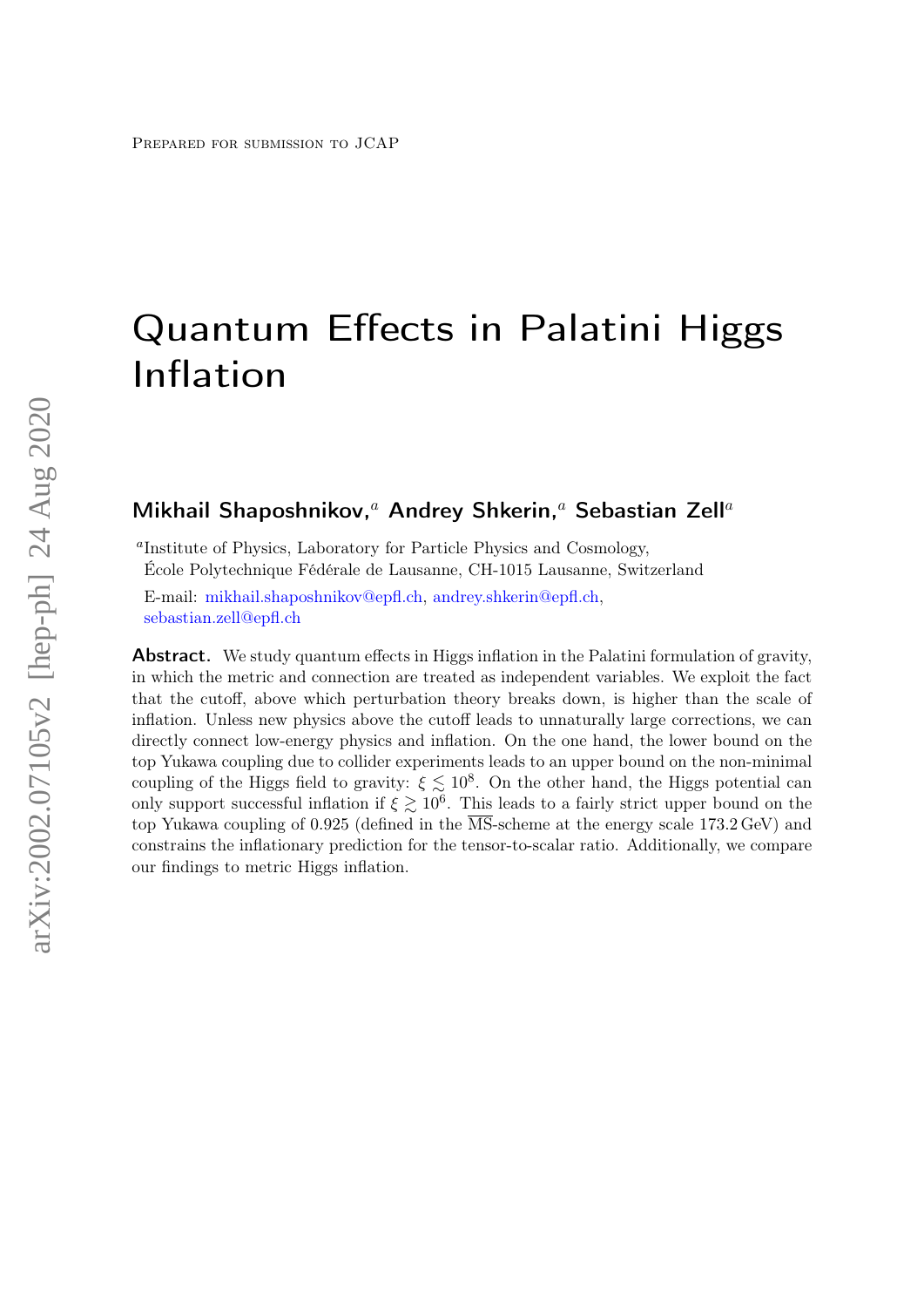# **Contents**

| 1 Introduction                               |                  |
|----------------------------------------------|------------------|
| 2 Metric vs Palatini: classical picture      | $\boldsymbol{4}$ |
| 3 Metric vs Palatini: quantum corrections    | 7                |
| 4 Connection of low- and high-energy physics | 10               |
| 5 Discussion                                 | 14               |
| A Numerical lower bound on $\xi$             | 15               |

# <span id="page-1-0"></span>1 Introduction

Among the greatest advances of high-energy physics in recent years are the discovery of the Higgs boson at LHC  $[1, 2]$  $[1, 2]$  $[1, 2]$ , as it was predicted more than 50 years ago  $[3-5]$  $[3-5]$ , and measurements of the cosmic microwave background (CMB) with unprecedented precision  $[6, 7]$  $[6, 7]$  $[6, 7]$ . The latter are fully compatible with the paradigm of inflation  $[8-11]$  $[8-11]$ . It is exciting to think that the Higgs boson and inflation are connected, namely that the former serves as the inflaton. This proposal [\[12\]](#page-17-1) stands out among inflationary models since it does not require any new degrees of freedom beyond the Standard Model.

Higgs inflation is known in two incarnations – in the original one suggested in  $[12]$  and its Palatini variant proposed in  $[13]$ .<sup>[1](#page-1-1)</sup> Both theories are described by the same action

<span id="page-1-3"></span>
$$
S = \int d^4x \sqrt{-g} \left\{ -\frac{M_P^2 + 2\xi H^\dagger H}{2} R \right\} + S_{\text{SM}} , \qquad (1.1)
$$

where  $S_{\text{SM}}$  is the Standard Model part, H is the Higgs field and  $M_P = 2.435 \times 10^{18}$  GeV is the reduced Planck mass. The parameter  $\xi \gg 1$  sets the strength of the non-minimal coupling between the Higgs field and gravity.<sup>[2](#page-1-2)</sup> The two versions of Higgs inflation differ in the way the gravitational degrees of freedom are treated. In [\[12\]](#page-17-1), the metric formulation of gravity was used, i.e., the dynamical variable is  $g_{\mu\nu}$ , whereas in the Palatini formulation [\[17,](#page-17-3) [18\]](#page-17-4), both the metric and connection  $\Gamma^{\rho}_{\mu\nu}$  are treated as independent variables. If  $\xi$  is zero, both formulations are equivalent, but this changes once a non-minimal coupling is present. Therefore, the action [\(1.1\)](#page-1-3) treated in the Palatini formulation of gravity leads to different physical results, as was shown in [\[13\]](#page-17-2). We shall refer to it as *Palatini Higgs inflation*. In contrast, we call the original model metric Higgs inflation.

Apart from  $\xi$ , Higgs inflation is sensitive to another dimensionless parameter, the quartic coupling  $\lambda$  of the Higgs field. In the metric theory, it turns out that after taking into account the amplitude of CMB fluctuations, the predictions for the spectral index  $n_s$  and the tensorto-scalar ratio  $r$  are solely sensitive to the number of e-foldings  $N$ . The Palatini model yields the same functional form of the spectral index, and the resulting numerical value is only

<span id="page-1-2"></span><span id="page-1-1"></span><sup>&</sup>lt;sup>1</sup>See [\[14\]](#page-17-5) and [\[15\]](#page-17-6) for reviews of metric and Palatini Higgs inflation, respectively.

<sup>&</sup>lt;sup>2</sup>Note that even if there were no such coupling at tree level, it would be generated by quantum corrections [\[16\]](#page-17-7).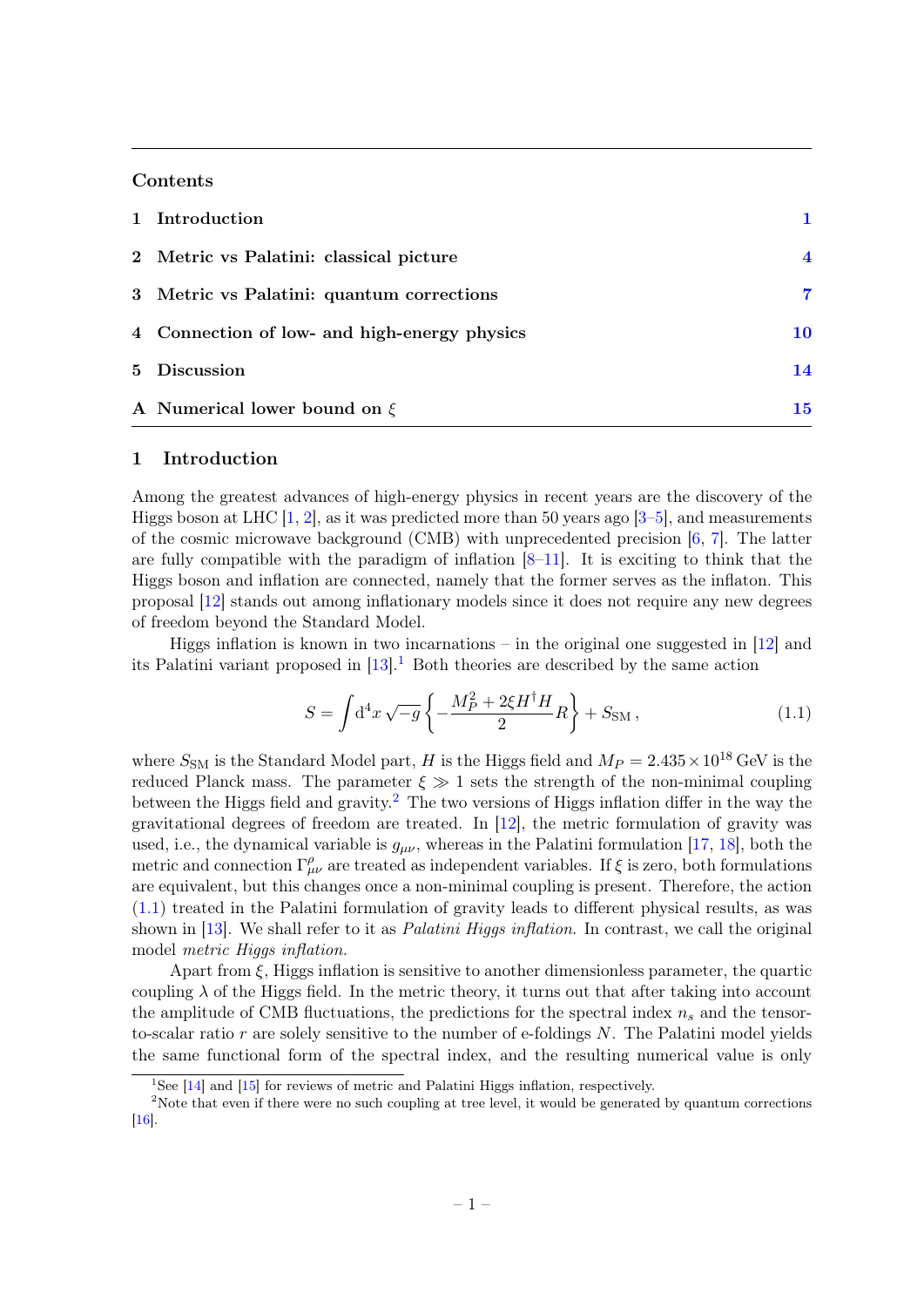slightly different (because  $N$  is lower). In contrast, the tensor-to-scalar ratio is suppressed by  $\xi$  [\[13\]](#page-17-2). The predictions of both metric and Palatini inflation are fully compatible with current CMB observations [\[7\]](#page-16-5).[3](#page-2-0)

The classical physics picture is modified by quantum effects. First, the coupling constants of the Standard Model, in particular  $\lambda$ , depend on energy and thus must be evaluated at inflationary scales. This does not only change their numerical values but also the shape of the inflationary potential. Second, the theory is non-renormalizable. Because of the longitudinal gauge bosons of the Standard Model, this is true even if transverse gravitational degrees of freedom – gravitons – are disregarded [\[20\]](#page-17-8).

The non-renormalizability results in the appearance of a new energy scale  $\Lambda$  in the theory, sometimes called the ultraviolet cutoff. It is derived as follows. Take some particular Higgs field background  $h = \sqrt{2H^{\dagger}H}$  and consider scattering of different quanta at energy E. Since the theory is non-renormalizable, the tree-level cross sections in it increase with energy and hit the unitarity bound at  $E = \Lambda$ , signaling the breakdown of the perturbative description. In vacuum, i.e., for  $h = 0$ , the cutoff is

<span id="page-2-4"></span>
$$
\Lambda_{\text{metric}}(h)|_{h\to 0} \simeq \frac{M_P}{\xi}, \qquad \Lambda_{\text{Palatini}}(h)|_{h\to 0} \simeq \frac{M_P}{\sqrt{\xi}}, \qquad (1.2)
$$

for the metric case  $[21, 22]$  $[21, 22]$  $[21, 22]$  and the Palatini one  $[23]$ , respectively.<sup>[4](#page-2-1)</sup> In contrast, the inflationary value of the potential has the same dependence on  $\xi$  in both theories,  $U \sim \lambda M_P^4/\xi^2$ , so that  $(U)^{\frac{1}{4}} \gg \Lambda_{\text{metric}}(0)$  and  $(U)^{\frac{1}{4}} \lesssim \Lambda_{\text{Palatini}}(0)$ . Clearly, one can only trust the predictions of the classical picture outlined above if all relevant energy scales  $E_{\text{inf}} \approx (U)^{\frac{1}{4}}$  are below  $\Lambda(h)$ .

For investigation of the self-consistency of the tree analysis *during inflation*, taking place at  $h \neq 0$ , one needs to repeat the cutoff computation for the non-zero background of the Higgs field for the action  $(1.1)$ . This reveals the field dependence  $[20]$  of the cutoff (see also  $[28]$ ). It so happens that during inflation, the condition  $E_{\text{inf}} < \Lambda(h)$  is fulfilled for both the metric and the Palatini scenarios. This relies on the fact that in the metric theory  $(1.1)$  the cutoff scale increases as h becomes larger  $[20]$ <sup>[5](#page-2-2)</sup>

The analysis of preheating in metric Higgs inflation indicates that the temperature of the Universe after inflation can be larger than the cutoff [\[29,](#page-17-13) [30\]](#page-17-14). This does not spoil the predictions for  $n_s$  and  $r$  [\[20,](#page-17-8) [31\]](#page-17-15), but tells us that there is a period in the history of the Universe which is not treated in a consistent way. Straightforward extrapolation indicates that preheating happens instantaneously because of parametric resonance creating longitudinal vector bosons  $[29, 30]$  $[29, 30]$  $[29, 30]$ .<sup>[6](#page-2-3)</sup> There is no such problem in the Palatini scenario, since the associated temperature lies below the cutoff. Preheating turns out to be instantaneous due to the tachyonic production of Higgs excitations [\[34\]](#page-18-0).

The question about what happens above the cutoff scale  $\Lambda(h)$  remains. One possibility, on which we shall not focus, is that new degrees of freedom appear. This was explored in [\[35](#page-18-1)[–38\]](#page-18-2) for the metric scenario. In those models, the theory stays in the weak coupling

<span id="page-2-1"></span><span id="page-2-0"></span> $3$ See [\[19\]](#page-17-16) for a review of various inflationary models and their compatibility with measurements.

<sup>&</sup>lt;sup>4</sup>Also in the metric theory of gravity, there are proposals to increase  $\Lambda(0)$  without introducing new degrees of freedom [\[24,](#page-17-17) [25\]](#page-17-18). They rely on higher-dimensional operators. The perturbative cutoff in the theory studied in [\[24\]](#page-17-17) was further discussed in [\[26,](#page-17-19) [27\]](#page-17-20).

<span id="page-2-2"></span> ${}^{5}$ It is still an open question whether there exists a UV-completion of the theory [\(1.1\)](#page-1-3) that realizes the field-dependent cutoff found in [\[20\]](#page-17-8) (see also below).

<span id="page-2-3"></span> ${}^{6}$ For earlier studies of preheating in metric Higgs inflation see [\[32,](#page-17-21) [33\]](#page-18-3).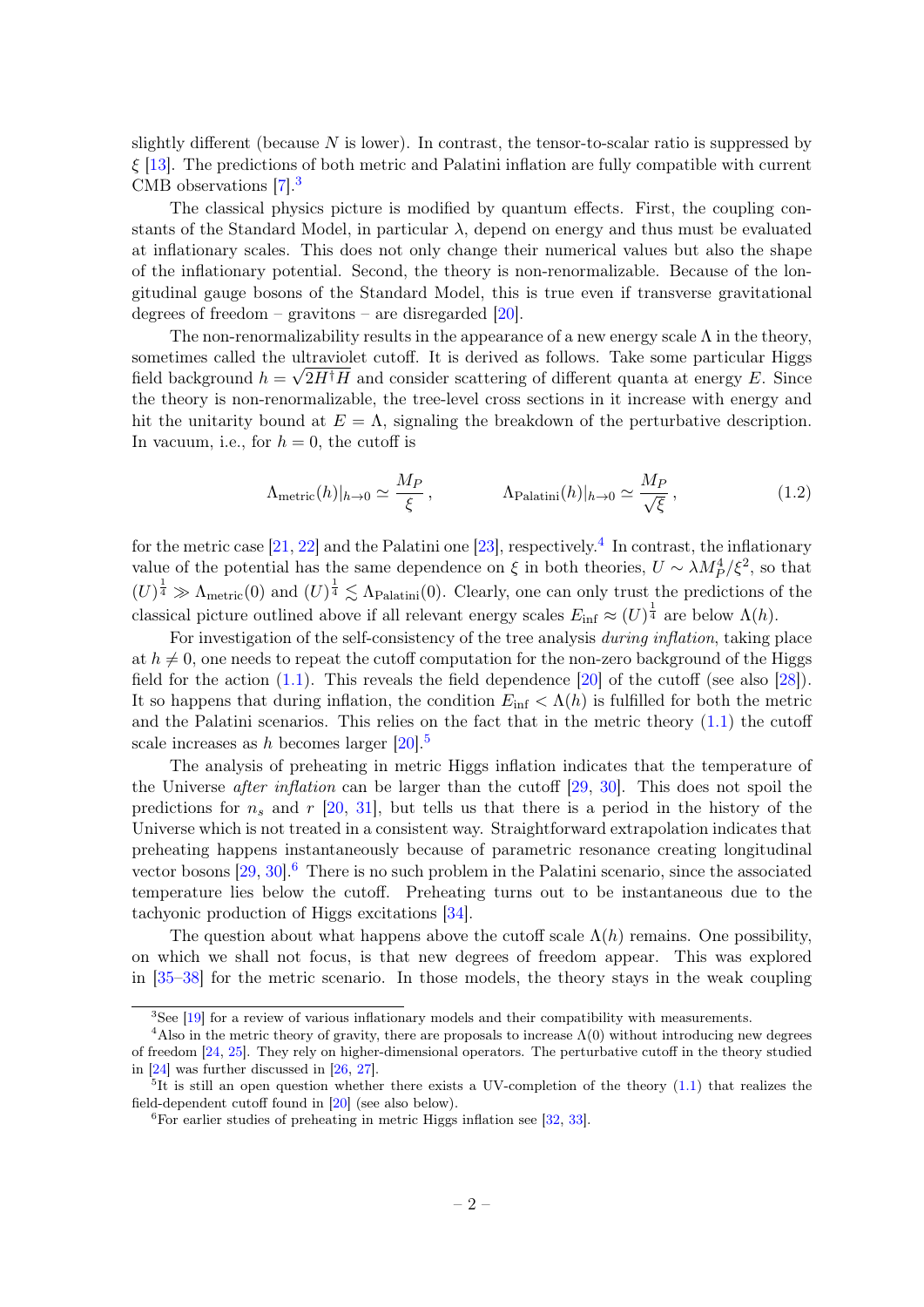regime at energies above  $\Lambda(h)$ .<sup>[7](#page-3-0)</sup> The price to pay is that a degree of freedom beyond the Higgs boson participates in inflationary dynamics, i.e., the Higgs inflation is modified at tree level. Another possibility is the idea of "self-healing" [\[20,](#page-17-8) [39\]](#page-18-4): there are no new fundamental degrees of freedom, and the theory just enters the regime of strong coupling between the known constituents of the Standard Model. Moreover, one assumes a minimal UV-completion which amounts to adding to the Lagrangian only those operators that are needed to remove divergencies. Hence, the inflationary dynamics remains unchanged at tree level. As finite parts of the resulting counter-terms cannot be fixed by the requirement of the finiteness of the amplitudes, they stay arbitrary. Eventually, they will be fixed by the construction of a UV complete theory, in analogy with the low-energy chiral theory describing pions, being an effective theory of QCD. This hypothesis was proposed in [\[20\]](#page-17-8) and worked out in more detail in [\[31\]](#page-17-15). It provides a minimal and well-defined setup for dealing with non-renormalizable theories without adding new degrees of freedom.

It is thus far unknown how the two scenarios of Higgs inflation will ultimately be UVcompleted. Therefore, one cannot tell which of the two possibilities – weak coupling with new degrees of freedom or strong coupling without new particles – is realized. The plausibility of both options has been extensively discussed in the literature, see [\[20–](#page-17-8)[23,](#page-17-11) [28,](#page-17-12) [35,](#page-18-1) [37\]](#page-18-5). In the following, we will explore the second option, i.e., we assume a minimal UV-completion that does not introduce new degrees of freedom and leaves Higgs inflation unaltered at tree level.

In this scenario, it is interesting to investigate if the inflationary value of  $\lambda$  can be derived from the low-energy parameters of the Standard Model as measured at collider experiments. The relevant energy scale for the evaluation of the corresponding RG evolution is on the order of the top quark mass during inflation,  $\mu_{\text{inf}} \sim y_t M_P / \sqrt{\xi}$ , where  $y_t$  is the high-energy value of the top Yukawa coupling. For metric Higgs inflation, this question has been studied in detail for the "self-healing" setup [\[20,](#page-17-8) [31,](#page-17-15) [40–](#page-18-6)[43\]](#page-18-7). It was shown that the effect of adding necessary counter-terms results in "jumps" of the different coupling constants. In addition, new coupling parameters, which were absent at low energies, appear at larger field values [\[44\]](#page-18-8). Thus, the RG evolution of  $\lambda$  as computed within the Standard Model is modified by an a priori arbitrary constant  $\delta \lambda$ . In other words, the relation between the low- and high-energy parameters is in general lost. This matches the fact that  $\Lambda(0) < \mu_{\text{inf}}$  in the metric scenario. Nevertheless, one can explore the consequences of assuming that  $\delta\lambda$  vanishes. In this case, the inflationary potential is determined by the low-energy parameters of the Standard Model. Eventually, this leads to an upper bound on the low-energy value  $y_t^{\text{low}}$  of the top Yukawa coupling beyond which Higgs inflation becomes impossible [\[44–](#page-18-8)[46\]](#page-18-9).[8](#page-3-1)

One of the aims of the present work is to extend this analysis to Palatini Higgs inflation, i.e., we assume that the RG evolution of the Standard Model is valid up to inflationary scales and then derive a bound on the low-energy value of the top Yukawa coupling from the requirement that Palatini Higgs inflation can successfully take place.[9](#page-3-2) We will see that the main conclusions of the metric case remain in force, but the upper bound on  $y_t^{\text{low}}$  is somewhat relaxed. Within the same assumptions and with the use of experimental constraints on  $y_t^{\text{low}}$ , we also determine the range of values of the non-minimal coupling  $\xi$ , thus constraining the inflationary parameter  $r$  in the Palatini scenario.

An advantage of Palatini Higgs inflation is that its cutoff  $\Lambda(0)$ , above which perturbation

<span id="page-3-0"></span><sup>&</sup>lt;sup>7</sup>In the models [\[35–](#page-18-1)[38\]](#page-18-2), the perturbative cutoff is field-independent. Thus, the scale at which the new degrees of freedom decouple is given by  $\Lambda(0)$  for all values of h.

<span id="page-3-1"></span><sup>8</sup>See also [\[47–](#page-18-10)[50\]](#page-18-11) for early studies of quantum effects in Higgs inflation.

<span id="page-3-2"></span> $9$ Other aspects of quantum effects in Palatini Higgs inflation have been considered in [\[51–](#page-18-12)[53\]](#page-18-13).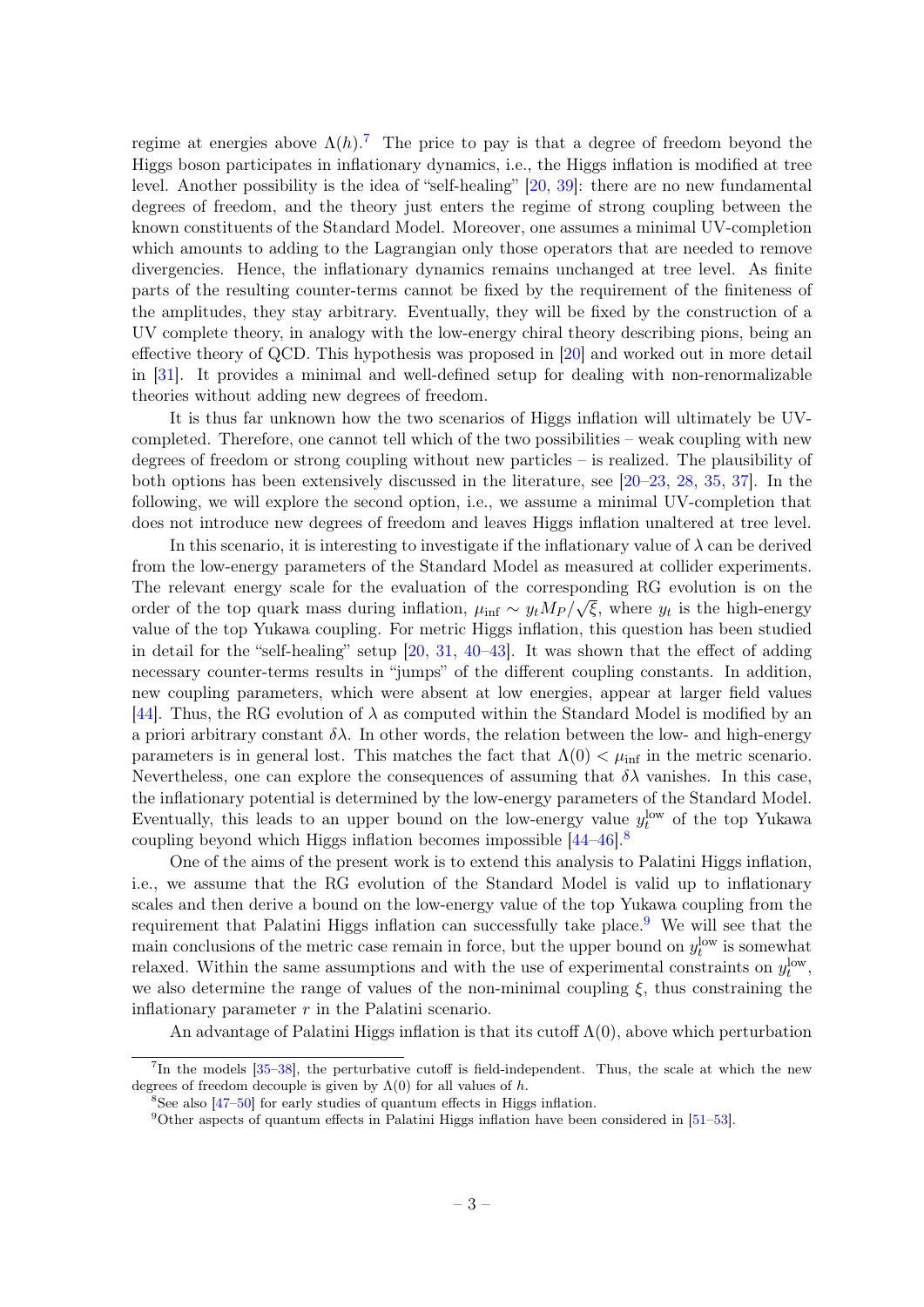theory breaks down, is higher than inflationary energy scales [\[23\]](#page-17-11). In particular, it lies slightly above the energy  $\mu_{\text{inf}}$ , which is relevant for the evaluation of the running couplings. This raises the hope that the assumption of validity of the Standard Model running up to inflationary scales is less strong, i.e., can be justified more easily, in the Palatini scenario. We will attempt to quantify this statement. Within the scenario of a minimal UV-completion, we conclude that, unless corrections due to unknown UV physics above  $\Lambda(0)$  are unnaturally large, the connection of low- and high-energy parameters can indeed be established. In summary, the bound on  $y_t^{\text{low}}$  turns out to be similar in metric and Palatini Higgs inflation, but it is more robust against corrections due to new physics in the latter theory.

This paper is organized as follows. In section [2,](#page-4-0) we provide a short overview of metric and Palatini Higgs inflations at the classical level. In section [3,](#page-7-0) we discuss the modifications of the classical picture due to quantum effects and estimate the influence of new physics above the cutoff scale. We will see that, depending on the type of new physics and the value of  $y_t^{\text{low}}$ , the relationship between low- and high-energy parameters may be modified or stay intact. Assuming that corrections to the Standard Model running of  $\lambda$  are small, we establish the connection of high- and low-energy physics and obtain the upper bound on the top quark Yukawa coupling in section [4.](#page-10-0) We discuss our results in section [5.](#page-14-0)

#### <span id="page-4-0"></span>2 Metric vs Palatini: classical picture

We review Higgs inflation both in its metric [\[12\]](#page-17-1) and Palatini version [\[13\]](#page-17-2). We focus on the Higgs-gravity sector of the action  $(1.1)$ :

<span id="page-4-1"></span>
$$
S_{\text{grav.}+h.} = \int d^4x \sqrt{-g} \left\{ -\frac{M_P^2 + \xi h^2}{2} R + \frac{1}{2} (\partial_\mu h)^2 - \frac{\lambda}{4} h^4 \right\},\tag{2.1}
$$

where we chose the unitary gauge for the Higgs field,  $H = (0, h)^T / \sqrt{2}$ 2. Here and below we neglect the Higgs field vacuum expectation value  $v$ . This is justified when considering the inflationary epoch with  $h \gg v$ . To compare the metric and Palatini scenario, it is convenient to write the theory in a form without the non-minimal coupling of  $h$  to the Ricci scalar. To this end, we perform a conformal transformation of the metric:

<span id="page-4-2"></span>
$$
\hat{g}_{\mu\nu} = \Omega^2 g_{\mu\nu} \,, \quad \Omega^2 = 1 + \frac{\xi h^2}{M_P^2} \,. \tag{2.2}
$$

The action [\(2.1\)](#page-4-1) becomes

$$
S_{\text{grav.}+h.} = \int d^4x \sqrt{-\hat{g}} \left\{ -\frac{M_P^2}{2} \hat{R} + \frac{1}{2} K(h) (\partial_\mu h)^2 - \frac{\lambda}{4\Omega^4} h^4 \right\}.
$$
 (2.3)

Since we have removed the non-minimal coupling, the two formulations of gravity are equivalent from here on. However, the function  $K(h)$  is different in the two theories, owing to the fact that in the Palatini case the Ricci tensor  $R_{\mu\nu}$  does not depend on the metric and hence is not transformed under  $(2.2)$ . The explicit form of  $K(h)$  is presented in table [1.](#page-5-0) Next, we make the kinetic term of the scalar field canonical by introducing the field  $\chi$  via

<span id="page-4-3"></span>
$$
\frac{dh}{d\chi} = \frac{1}{\sqrt{K(h)}}.\tag{2.4}
$$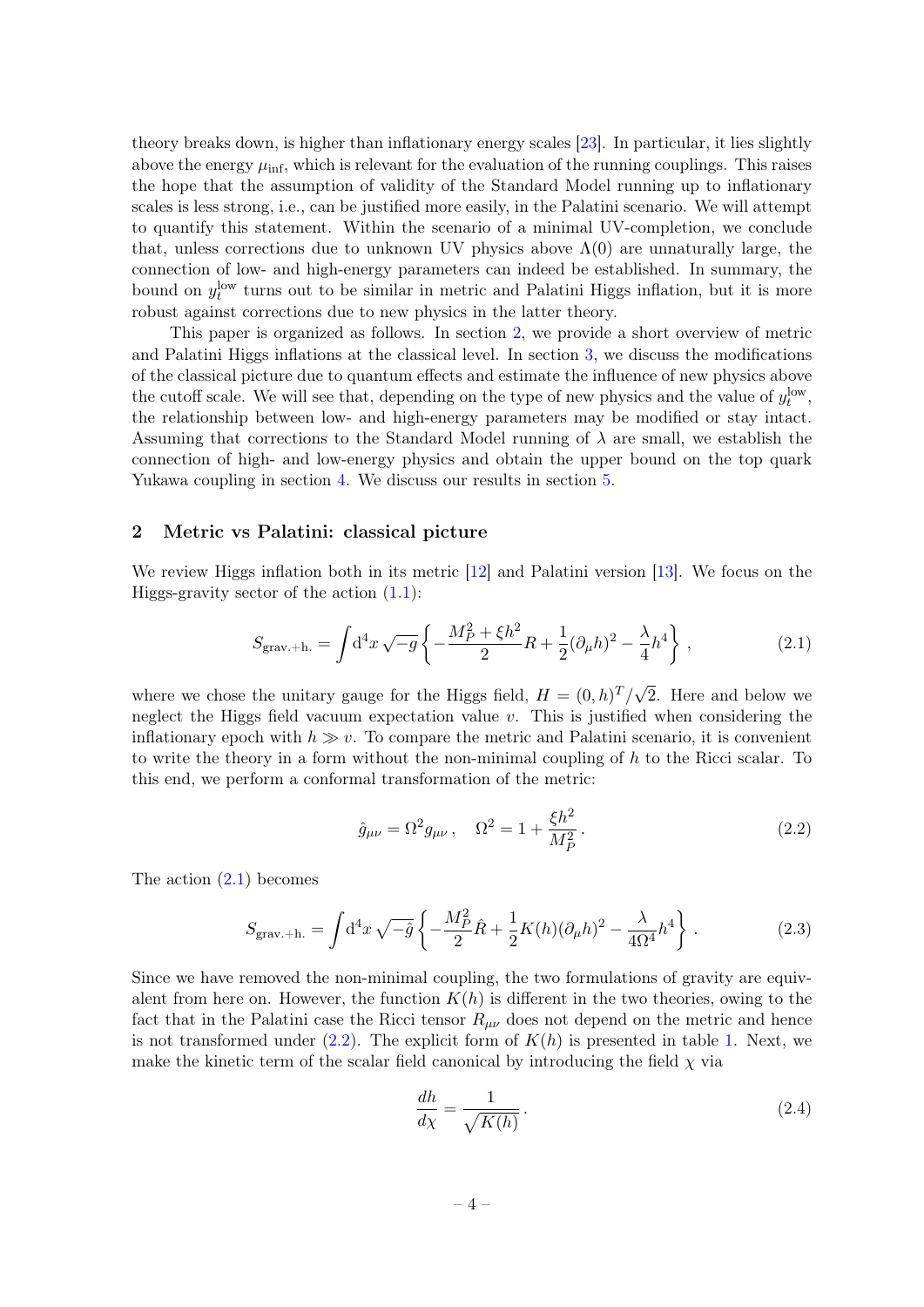<span id="page-5-0"></span>

| Metric           | Palatini                                                                                                                                                         |                                                           |
|------------------|------------------------------------------------------------------------------------------------------------------------------------------------------------------|-----------------------------------------------------------|
| $K(h)$           | $\frac{1}{\Omega^2} + \frac{6\xi^2h^2}{M_P^2\Omega^4}$                                                                                                           | $\frac{1}{\Omega^2}$                                      |
| $h(\chi)$        | $\frac{M_P}{\sqrt{\xi}} \exp \frac{\chi}{\sqrt{6}M_P}$ for $h \gg \frac{M_P}{\sqrt{\xi}}$                                                                        | $\frac{M_P}{\sqrt{\xi}} \sinh \frac{\sqrt{\xi}\chi}{M_P}$ |
| $F(\chi)$        | $\left\{\begin{array}{ccc} \chi & \chi < \frac{M_P}{\xi} \\ \sqrt{\frac{\sqrt{2}M_P\chi}{\sqrt{3}\xi}} & \frac{M_P}{\xi} < \chi < M_P \end{array}\right.\right.$ | $\frac{M_P}{\sqrt{\xi}} \tanh \frac{\sqrt{\xi}\chi}{M_P}$ |
| $T_{\text{reh}}$ | $3 \cdot 10^{15} \text{ GeV}$                                                                                                                                    | $\approx 4 \cdot 10^{13} \text{ GeV}$                     |
| $N$              | $55.4$                                                                                                                                                           | $54.9 - \frac{1}{4} \ln \xi \approx 50.9$                 |
| $n_s$            | $1 - \frac{2}{N} = 0.964$                                                                                                                                        | $1 - \frac{2}{N} \approx 0.961$                           |
| $r$              | $\frac{12}{N^2} = 3.9 \cdot 10^{-3}$                                                                                                                             | $\frac{2}{\xi N^2} \approx 7.7 \cdot 10^{-11}$            |

**Table 1:** Comparison between metric and Palatini Higgs inflation at tree level and for  $\xi \gg 1$ . In the Palatini case, we use  $\xi = 10^7$ . Since the analysis of this paper shows that  $\xi$  can deviate from this value by an order of magnitude, we use the symbol "≈" when displaying numerical values that depend on  $\xi$ . Expressions for  $n_s$  and r are given to the leading order in  $N^{-1}$  and  $\xi^{-1}$ .

In the Palatini case, there is a simple closed expression for  $h(\chi)$  whereas in the metric scenario we rely on an approximation that is valid for large field values (see table [1\)](#page-5-0).<sup>[10](#page-5-1)</sup> Rewriting the Lagrangian in terms of  $\hat{g}_{\mu\nu}$  and  $\chi$ , we arrive at

<span id="page-5-2"></span>
$$
S_{\text{grav.}+h.} = \int d^4x \sqrt{-\hat{g}} \left\{ -\frac{M_P^2}{2} \hat{R} + \frac{1}{2} (\partial_\mu \chi)^2 - U(\chi) \right\} ,\qquad (2.5)
$$

where

<span id="page-5-3"></span>
$$
U(\chi) = \frac{\lambda}{4} F(\chi)^4, \qquad (2.6)
$$

and the function  $F(\chi)$  is again different in the two theories, see table [1.](#page-5-0) At large field values  $(\chi > M_P \text{ and } \chi > M_P/\sqrt{\xi}$  for the metric and Palatini scenario, respectively), the potential  $U(\chi)$  flattens and allows for inflation. Whereas the potential at inflationary energies scales as  $U(\chi) \sim M_P^4 \lambda/\xi^2$  in both models, inflation happens at a lower scale in the Palatini case because  $\xi$  turns out to be larger than in the metric theory.

<span id="page-5-1"></span><sup>&</sup>lt;sup>10</sup>Also in the metric scenario, Eq. [\(2.4\)](#page-4-3) can be integrated exactly, giving  $\chi$  as a function of h [\[33\]](#page-18-3).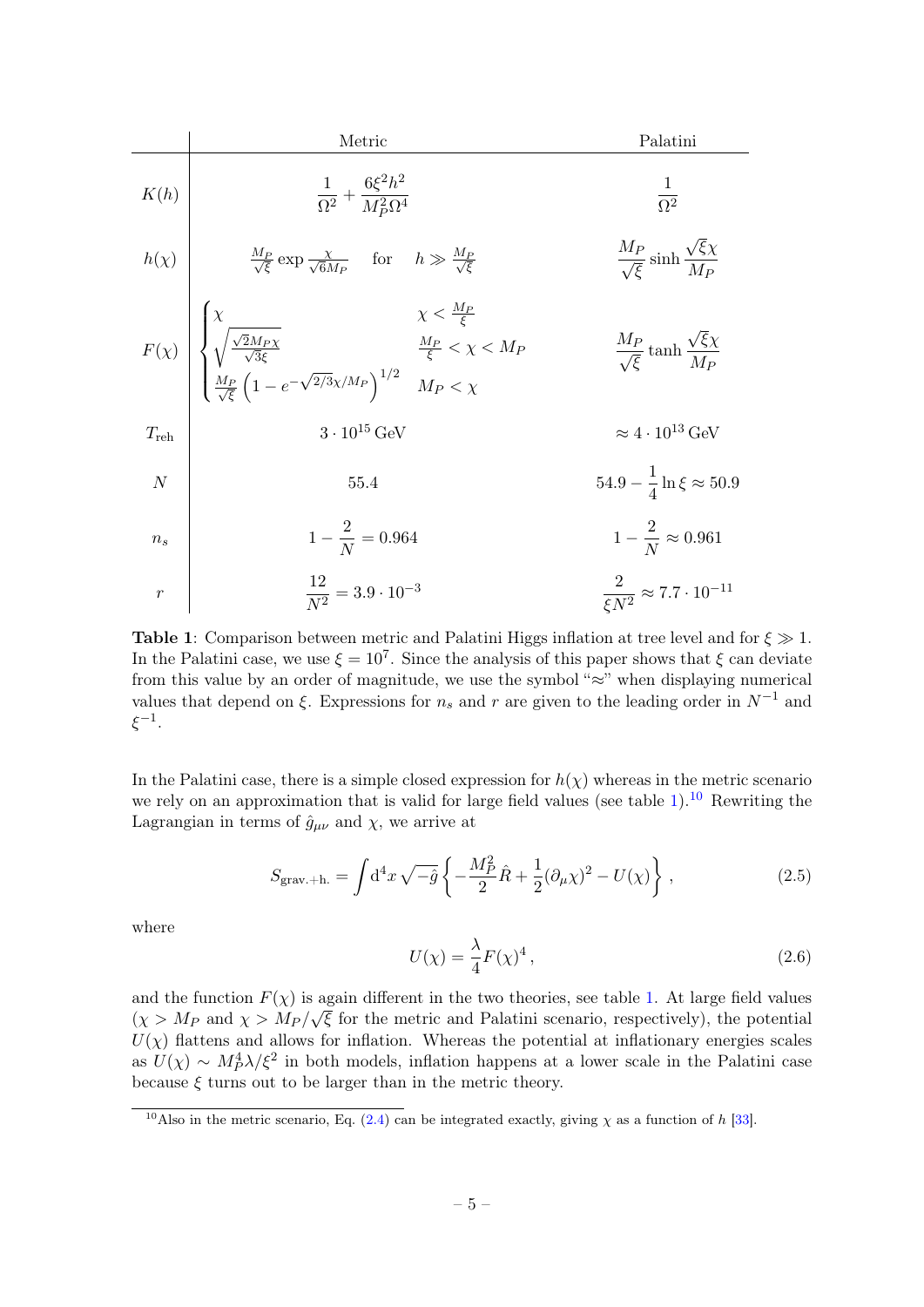As a side remark, it is possible to obtain the action [\(2.5\)](#page-5-2) of Palatini Higgs inflation without using the Palatini formulation of gravity. To this end, it suffices to add the term

$$
\delta S = -\int d^4x \sqrt{-g} \frac{3\xi^2}{M_P^2 \Omega^2} h^2 (\partial_\mu h)^2
$$
\n(2.7)

to the action [\(2.1\)](#page-4-1) in the metric formulation. This term cancels the contribution due to the conformal transformation of  $R_{\mu\nu}$ . Thus, although the metric and Palatini formulations of gravity lead to different predictions for Higgs inflation, one cannot use this difference to test the nature of gravitational degrees of freedom. Instead, one only determines in which variables the theory looks simpler.

Let us now compare inflationary observables in the two models. We introduce the slowroll parameters

$$
\epsilon = \frac{M_P^2}{2} \left( \frac{\mathrm{d}U/\mathrm{d}\chi}{U} \right)^2, \qquad \eta = M_P^2 \frac{\mathrm{d}^2 U/\mathrm{d}^2 \chi}{U},\tag{2.8}
$$

and it is straightforward to compute them as functions of the field  $h$ . In turn, we can express the latter in terms of the number of e-foldings  $N$ :

<span id="page-6-3"></span><span id="page-6-2"></span>
$$
N = \frac{1}{M_P^2} \int_{h_{\text{end}}}^{h} \frac{U}{\mathrm{d}U/\mathrm{d}\chi} \frac{\mathrm{d}\chi}{\mathrm{d}h} \mathrm{d}h \,,\tag{2.9}
$$

where  $h_{\text{end}}$  is the field value at the end of inflation. It is determined by the condition that either  $\epsilon$  or |η| becomes of the order of 1. Next we compute the number of e-foldings, at which CMB perturbations are generated. As input, we use the Planck normalization [\[7\]](#page-16-5),

<span id="page-6-1"></span>
$$
\frac{U}{\epsilon} = 5.0 \cdot 10^{-7} M_P^4 \,, \tag{2.10}
$$

at the scale  $k_{\star} = 0.05 \,\mathrm{Mpc}^{-1}$ . Moreover, we approximate preheating as instantaneous in both models [\[29,](#page-17-13) [30,](#page-17-14) [34\]](#page-18-0), as explained in the introduction. Then, the preheating temperature is given by

$$
T_{\rm reh} = \left(\frac{30U}{\pi^2 g_*}\right)^{1/4},\tag{2.11}
$$

where  $g_{\star} = 106.75$  is the effective number of degrees of freedom at the moment of preheating. Since U is smaller in the Palatini case than in the metric case,  $T_{\text{reh}}$  is correspondingly lower.<sup>[11](#page-6-0)</sup> In turn, the preheating temperature allows us to determine  $N$  [\[34\]](#page-18-0). The resulting values for  $T_{\rm reh}$  and N are shown in table [1.](#page-5-0)

We see that the leading-order predictions of metric Higgs inflation are independent of both  $\xi$  and  $\lambda$ , i.e., they are fully fixed by the CMB normalization [\(2.10\)](#page-6-1). In contrast, there is one free parameter (ξ or equivalently  $\lambda$ ) in the Palatini scenario. It cannot be determined at the classical level, in particular, without knowing how  $\lambda$  runs. Our subsequent analysis will show that  $\xi$  lies between  $\sim 10^6$  and  $\sim 10^8$ . Therefore, we use  $\xi = 10^7$  as a typical value. Changing  $\xi$  by an order of magnitude alters N by about 0.5. Finally, we compute the spectral tilt,  $n_s = 1 - 6\epsilon + 2\eta$ , as well as the scalar-to-tensor ratio,  $r = 16\epsilon$ , which are also displayed in table [1.](#page-5-0) We see that in the metric theory both indices only depend on  $N$ , while in the Palatini case r is suppressed by one power of  $\xi$ . Both in the metric and Palatini scenarios, the resulting values are fully compatible with recent CMB measurements [\[7\]](#page-16-5).

<span id="page-6-0"></span><sup>&</sup>lt;sup>11</sup>Because of its smaller preheating temperature, Palatini Higgs inflation is favorable for QCD axion models in which the Peccei-Quinn symmetry is broken before the end of inflation [\[54\]](#page-19-0).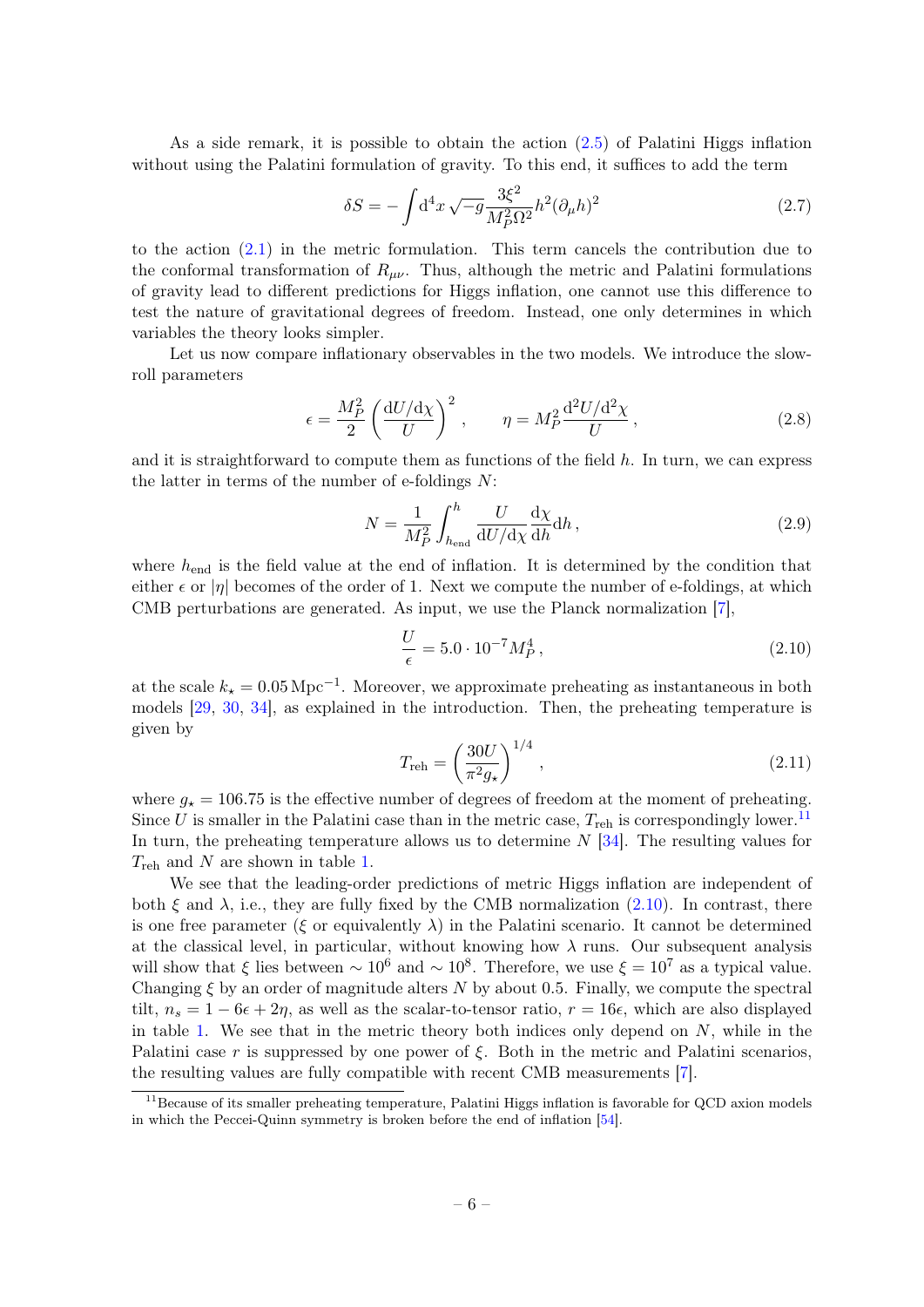#### <span id="page-7-0"></span>3 Metric vs Palatini: quantum corrections

We have reviewed the two versions of Higgs inflation at tree level. A consistent analysis of inflation is, however, impossible without considering quantum corrections, since they modify the inflationary potential via the running of the Higgs self-coupling  $\lambda$ . This leads to the question if the corresponding RG evolution can be computed within the Standard Model. The relevant energy scale  $\mu_{\text{inf}}$  for evaluating it is on the order of the top quark mass during inflation:[12](#page-7-1)

<span id="page-7-4"></span>
$$
\mu_{\text{inf}} = \mu(\chi) = y_t F(\chi). \tag{3.1}
$$

As is evident from table [1,](#page-5-0) both the metric and the Palatini theories yield  $\mu_{\text{inf}} \approx y_t M_P /$ √ ξ at inflationary energies. For the high-energy value of the top Yukawa coupling, we use<sup>[13](#page-7-2)</sup>

<span id="page-7-5"></span>
$$
y_t = 0.43, \t\t(3.2)
$$

and we neglect the further running of  $y_t$  at inflationary scales. We need to compare  $\mu_{\text{inf}}$  with the perturbative cutoff  $\Lambda$ . For the evaluation of the RG equation, the cutoff in vacuum is relevant. Therefore,  $\Lambda$  refers to  $\Lambda(0)$  in the following. In metric Higgs inflation, we have  $\mu_{\text{inf}} \gg \Lambda$ , whereas the Palatini scenario leads to  $\mu_{\text{inf}} \lesssim \Lambda$  (see Eq. [\(1.2\)](#page-2-4)). Thus, we expect that Palatini inflation is more robust against corrections due to new physics above Λ. Our goal is to quantify this statement.

As explained before, we work under the assumption that UV-physics does not modify the inflationary predictions at tree level. In principle, this could be realized in two different setups. In the first one, new degrees of freedom appear around  $\Lambda$ . In the second option, the breakdown of perturbation theory at the cutoff is merely an indication of strong coupling among the known constituents of the Standard Model [\[20\]](#page-17-8). Since all explicit proposals of a UV-completion known to us [\[35–](#page-18-1)[38\]](#page-18-2) that rely on introducing new particles alter inflation at tree level, the second option appears to be more favorable. In this case, the assumption of a minimal UV-completion amounts to excluding higher-dimensional operators that do not respect the approximate shift symmetry  $\chi \to \chi +$ const of the potential  $U(\chi)$ .<sup>[14](#page-7-3)</sup>

First, we employ the approach of [\[20,](#page-17-8) [31\]](#page-17-15). It relies on adding to the theory only those operators that are needed to remove divergencies. Beyond that, it does require any assumptions about the behavior of the theory at  $\Lambda$ . In [\[20,](#page-17-8) [31\]](#page-17-15), only metric Higgs inflation was studied, but we can analogously apply the analysis to the Palatini case, keeping in mind that the function  $F(\chi)$  is different. The starting point is the computation of one-loop contributions to the effective Higgs potential, in the background field  $\chi$  and in dimensional regularization [\[59\]](#page-19-1). Following [\[31\]](#page-17-15), the top quark contribution gives

$$
\begin{aligned}\n&= -\text{Tr} \ln \left( i\partial \!\!/ + y_t F \right) \\
&= -\frac{y_t^4}{64\pi^2} \left( \frac{2}{\bar{\epsilon}} - \ln \frac{y_t^2 F^2}{2\mu^2} + \frac{3}{2} \right) F^4 \,,\n\end{aligned} \tag{3.3}
$$

<span id="page-7-1"></span><sup>&</sup>lt;sup>12</sup>This well-known choice follows from the principle of minimal sensitivity  $[55, 56]$  $[55, 56]$  $[55, 56]$ , because the top quark has the strongest influence on the running of  $\lambda$ . Nevertheless, normalizing to the Higgs mass during inflation,  $\mu = m_h \approx \sqrt{\lambda F(\chi)}$ , could be more appropriate in certain computations. Since  $m_h \lt y_t F(\chi)$ , this choice would only decrease our subsequent estimates of the influence of new physics above  $\Lambda$ .

<span id="page-7-2"></span><sup>&</sup>lt;sup>13</sup>We obtain this result by evaluating the value of  $y_t$  at the energy scale  $M_P / \sqrt{10^7}$ , starting from its lowenergy value  $y_t^{\text{low}} = 0.92354$ ; see the discussion below Eq. [\(4.2\)](#page-10-1).

<span id="page-7-3"></span><sup>&</sup>lt;sup>14</sup>Adding those can easily make inflation impossible (or change inflationary predictions) [\[57,](#page-19-4) [58\]](#page-19-5). In contrast, quantum corrections that are generated by the theory itself are small [\[52\]](#page-18-14).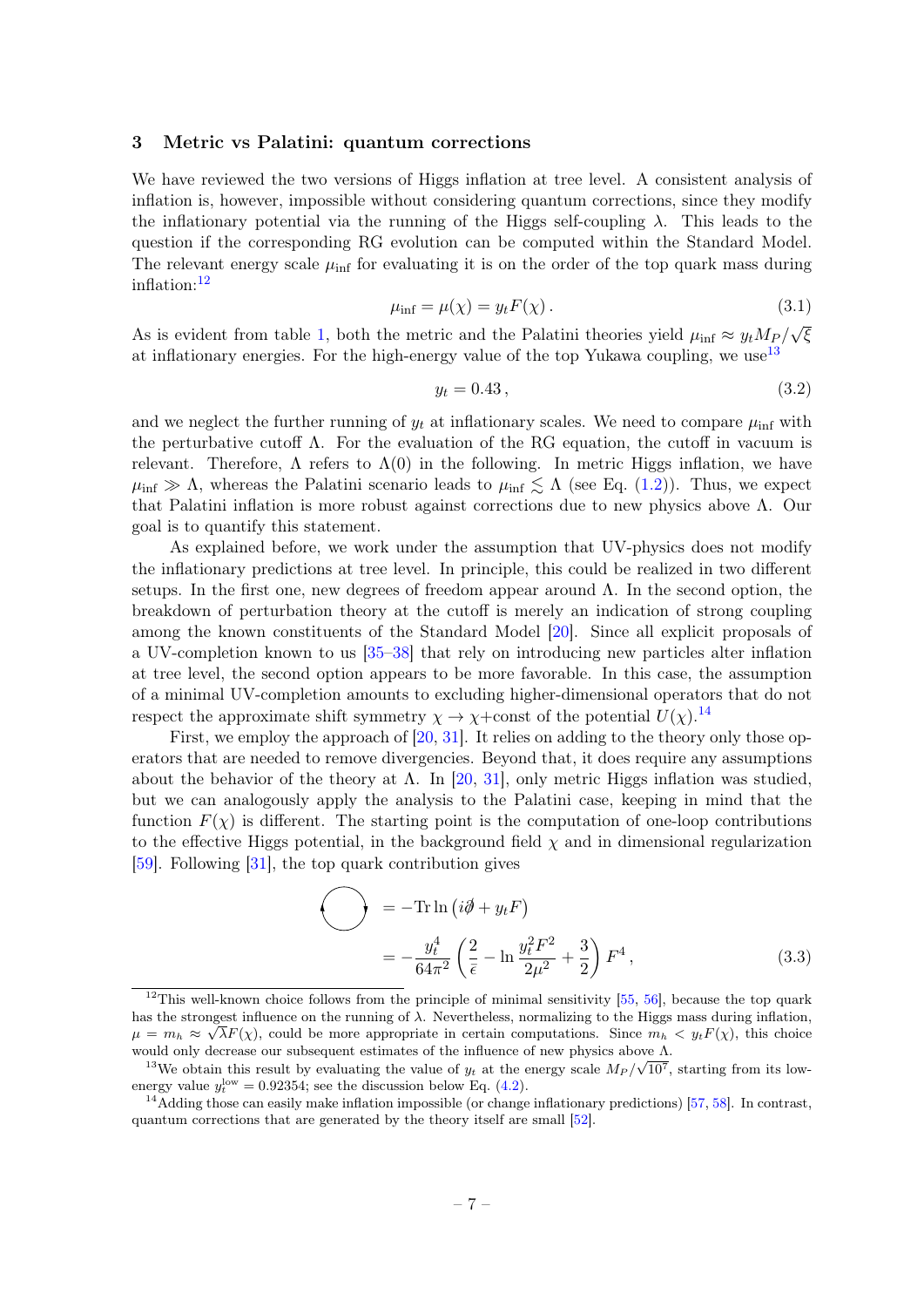and the Higgs loop is

$$
\left(\bigcirc\right) = \frac{1}{2} \text{Tr} \ln \left[ \Box - \left( \frac{\lambda}{4} (F^4)'' \right)^2 \right]
$$
  
=  $\frac{9\lambda^2}{64\pi^2} \left( \frac{2}{\bar{\epsilon}} - \ln \frac{\lambda (F^4)''}{4\mu^2} + \frac{3}{2} \right) \left( F'^2 + \frac{1}{3} F'' F \right)^2 F^4.$  (3.4)

We denoted  $2/\bar{\epsilon} = 2/\epsilon - \gamma + \ln 4\pi$ , and the fractional dimension is  $D = 4 - 2\epsilon$ .

To cancel the divergences in the loops, counter-terms must be introduced [\[31\]](#page-17-15):

<span id="page-8-0"></span>
$$
\delta \mathcal{L}_{\rm ct} = \left( -\frac{2}{\bar{\epsilon}} \frac{9\lambda^2}{64\pi^2} + \delta \lambda \right) \left( F^{'2} + \frac{1}{3} F'' F \right)^2 F^4 + \left( \frac{2}{\bar{\epsilon}} \frac{y_t^4}{64\pi^2} - \delta \tilde{\lambda} \right) F^4. \tag{3.5}
$$

The divergent terms in the Lagrangian are uniquely determined by the requirement to cancel the corresponding contributions from the loops. In contrast, the finite contributions, which are proportional to  $\delta \lambda$  and  $\delta \lambda$ , cannot be determined by the present argument. We see that the constant  $\delta \lambda$  can be eliminated by a redefinition of  $\lambda$ , but this is not possible for  $\delta \lambda$ . The reason is that for low values of  $\chi$  the quantity

$$
\mathcal{F} = F^{'2} + \frac{1}{3}F''F
$$
\n(3.6)

is on the order of one, and  $\delta\lambda$  contributes to the effective value of  $\lambda$ . In contrast, for large values of  $\chi$  the coefficient F vanishes, and the effect of  $\delta\lambda$  disappears. This is true both in the metric and in the Palatini scenario. One can parametrize this behavior by replacing

$$
\lambda(\mu) \to \lambda(\mu) + \left(\mathcal{F}^2 - 1\right)\delta\lambda\,,\tag{3.7}
$$

where  $\lambda(\mu)$  is evaluated by using the Standard Model diagrams only. If  $\delta\lambda$  is comparable to or larger than  $\lambda(\mu)$ , this means that the inflationary value of  $\lambda$  cannot be determined from the RG evolution as computed within the Standard Model. In contrast, if  $\delta\lambda$  is much smaller, e.g., on the order of magnitude of the coefficient of the divergent term in Eq.  $(3.5)$ , the connection of high- and low-energy physics can be established. Again, this is true both in metric and Palatini Higgs inflation. Thus far, however, we have not made a statement about the order of magnitude of  $\delta\lambda$  in the two theories.

As a next step, we study at which field value the function  $\mathcal F$  deviates considerably from 1. This would correspond to the point at which a "jump" in the coupling  $\lambda$  occurs. Using the expressions for  $F(\chi)$  presented in table [1,](#page-5-0) we get  $\chi_{\text{jump}} \sim M_P/\xi$  in the metric case and  $\chi_{\text{jump}} \sim M_P / \sqrt{\xi}$  in the Palatini case. We need to compare these values to the magnitude of  $\chi$ during inflation. Using Eqs. [\(2.4\)](#page-4-3) and [\(2.9\)](#page-6-2), we get  $\chi_{\rm inf} \sim M_P \ln N$  and  $\chi_{\rm inf} \sim M_P / \sqrt{\xi} \ln(\xi N)$ , respectively. Thus, we have  $\chi_{\text{inf}} > \chi_{\text{jump}}$  in both scenarios, so that inflationary parameters can in principle be sensitive to new physics in both theories. However, the values of  $\chi_{\text{inf}}$  and  $\chi_{\text{jump}}$  are much closer in the Palatini case. For this reason, the latter theory is less sensitive to corrections due to new physics above  $\Lambda$ , as we will show more explicitly shortly.

Before that, we remark that we can arrive at the same conclusion by arguing in terms of the energy scale  $\mu_{\text{jump}}$ , at which the jumps occurs. As is evident from Eq. [\(3.1\)](#page-7-4) and the functions  $F(\chi)$  presented in table [1,](#page-5-0) we have  $\mu_{\text{jump}} \sim y_t \chi_{\text{jump}}$  in both theories. Since the functional form of the inflationary value  $\mu_{\text{inf}}$  does not distinguish between the two scenarios, we again find that  $\mu_{\text{jump}}$  lies parametrically below  $\mu_{\text{inf}}$  in the metric case, while the two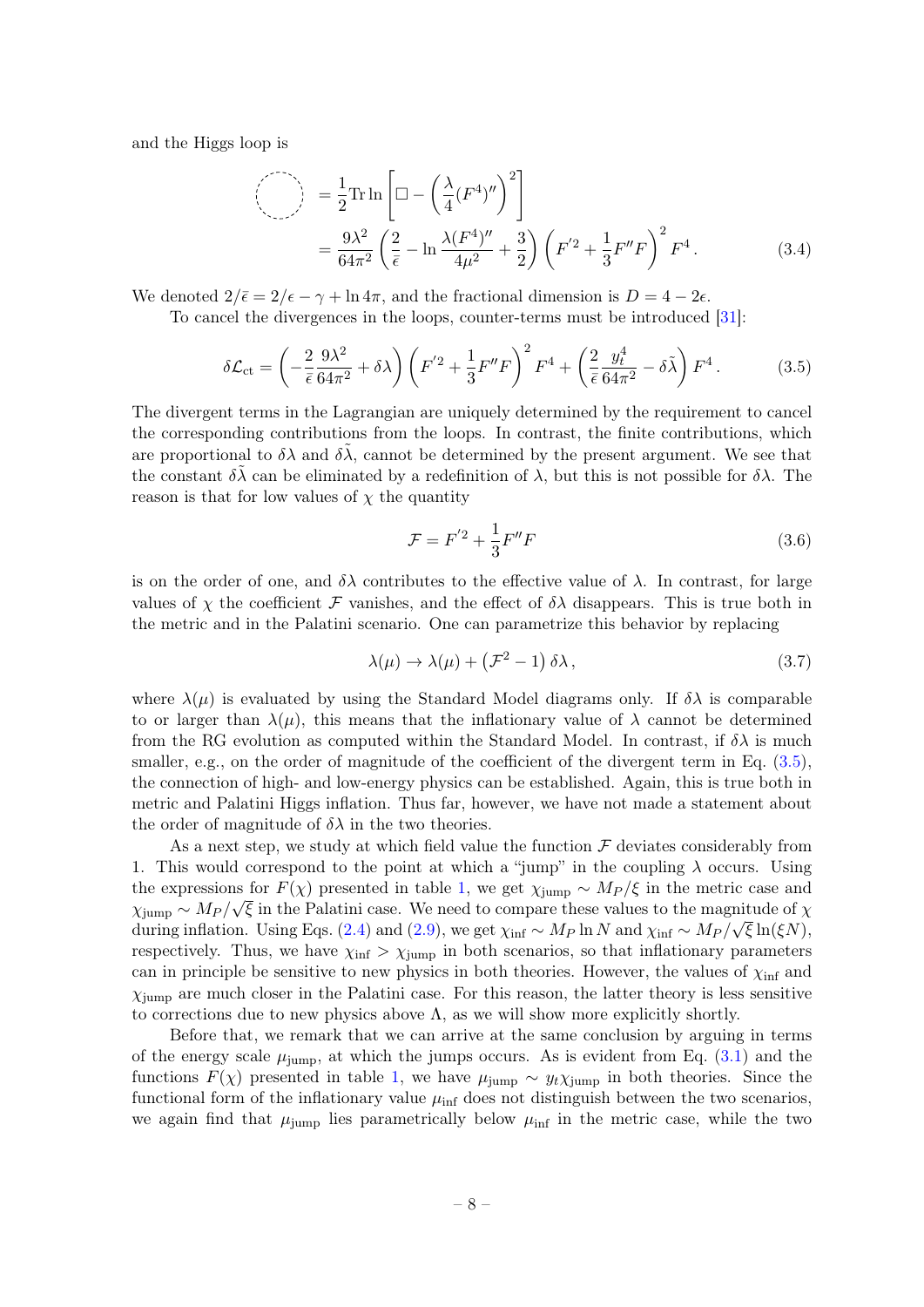<span id="page-9-0"></span>

|                                                                                                                                                                                  | $\chi$ inf $\chi$ jump $\chi$ end | $h_{\text{inf}}$ $h_{\text{jump}}$ $h_{\text{end}}$ $\mu_{\text{inf}}$ |  |  |
|----------------------------------------------------------------------------------------------------------------------------------------------------------------------------------|-----------------------------------|------------------------------------------------------------------------|--|--|
| Metric $M_P \ln N$ $\frac{M_P}{\xi}$ $M_P$ $\frac{M_P}{\sqrt{\xi}} \sqrt{N}$ $\frac{M_P}{\xi}$ $\frac{M_P}{\sqrt{\xi}}$ $y_t \frac{M_P}{\sqrt{\xi}}$                             |                                   |                                                                        |  |  |
| Palatini $\frac{M_P}{\sqrt{\xi}} \ln \xi N$ $\frac{M_P}{\sqrt{\xi}}$ $\frac{M_P}{\sqrt{\xi}} \ln \xi$ $M_P \sqrt{N}$ $\frac{M_P}{\sqrt{\xi}}$ $M_P$ $y_t \frac{M_P}{\sqrt{\xi}}$ |                                   |                                                                        |  |  |

Table 2: Comparison between the energy scales in metric and Palatini Higgs inflation.

quantities are of the same order of magnitude in the Palatini case. We summarize all relevant energy scales in table [2.](#page-9-0)

So far, the analysis has given us no information about how big or small the parameter δλ can be. In order to estimate its order of magnitude, we study the β-function of λ in the presence of new physics. As an illustrative example, we first consider a new degree of freedom with mass  $m \sim \Lambda$ , but we assume that it is a spectator field, i.e., it has no impact on inflation beyond changing the running of  $\lambda$ . We also ignore all quadratic divergences associated with these particles (see [\[60](#page-19-6)[–62\]](#page-19-7)). In the metric case, the resulting correction to the  $\beta$ -function scales as

$$
\delta\beta_{\text{metric}} = \frac{g^2}{16\pi^2},\tag{3.8}
$$

where we assumed that the Higgs field couples to the new degree of freedom  $\phi$  via the term  $gh^2\phi^2$ . Integrating this quantity from m to  $\mu_{\text{inf}} \sim y_t M_P$ /  $^{\prime}$  ,  $\overline{\xi}$ , we get the deviation of  $\lambda$  from the Standard Model prediction

<span id="page-9-5"></span>
$$
\delta \lambda_{\text{metric}} = \frac{g^2 \ln \xi}{32\pi^2} \approx 2 \cdot 10^{-2} \,, \tag{3.9}
$$

where we conservatively set  $g = 1$  and  $\xi = 10^3$  for the estimate of the numerical value. In contrast, the correction to the  $\beta$ -function in the Palatini case depends on the renormalization scale  $\mu$  and is of the form<sup>[15](#page-9-1)</sup>

<span id="page-9-6"></span>
$$
\delta \beta_{\text{Palatini}} = \frac{g^2}{16\pi^2} \frac{\mu^2}{m^2} \,. \tag{3.10}
$$

We used that, unlike in the metric theory, here  $\mu < m$ . Integrating this from 0 to  $\mu_{\text{inf}} \sim$  $y_t M_P / \sqrt{\xi}$  yields

<span id="page-9-3"></span>
$$
\delta \lambda_{\text{Palatini}} = \frac{g^2 y_t^2}{32\pi^2} \approx 6 \cdot 10^{-4} \,, \tag{3.11}
$$

where we again conservatively set  $g \approx 1.16$  $g \approx 1.16$  We note that since  $y_t$  is of the order of 1 (even at inflationary scales), the smallness of the numerical value in Eq. [\(3.11\)](#page-9-3) is mainly caused by the loop suppression.<sup>[17](#page-9-4)</sup> Comparison of Eqs.  $(3.9)$  and  $(3.11)$  provides an argument that Palatini Higgs inflation is considerably less sensitive to the contribution of new physics above  $\Lambda$ .

<span id="page-9-1"></span><sup>&</sup>lt;sup>15</sup>One can obtain this result by expressing the one-loop contribution to the vertex function in terms of the physical coupling, which is defined in the momentum dependent subtraction scheme at the scale  $\mu$  and thus accounts for decoupling of heavy degrees of freedom for  $\mu \ll m$ .

<span id="page-9-2"></span><sup>&</sup>lt;sup>16</sup>More precisely, the mass of new particles scales as  $m \approx g M_p / \sqrt{\xi}$  for small g. This leads to  $\delta \lambda_{\text{Palatini}} =$  $y_t^2/(32\pi^2)$  but does not change our numerical estimate.

<span id="page-9-4"></span><sup>&</sup>lt;sup>17</sup>Of course,  $\delta \lambda_{\text{metric}}$  also contains a loop factor. But the difference is that in the metric case, the suppression is partly removed by the integration over a large energy range, which results in the factor  $\ln \xi$ .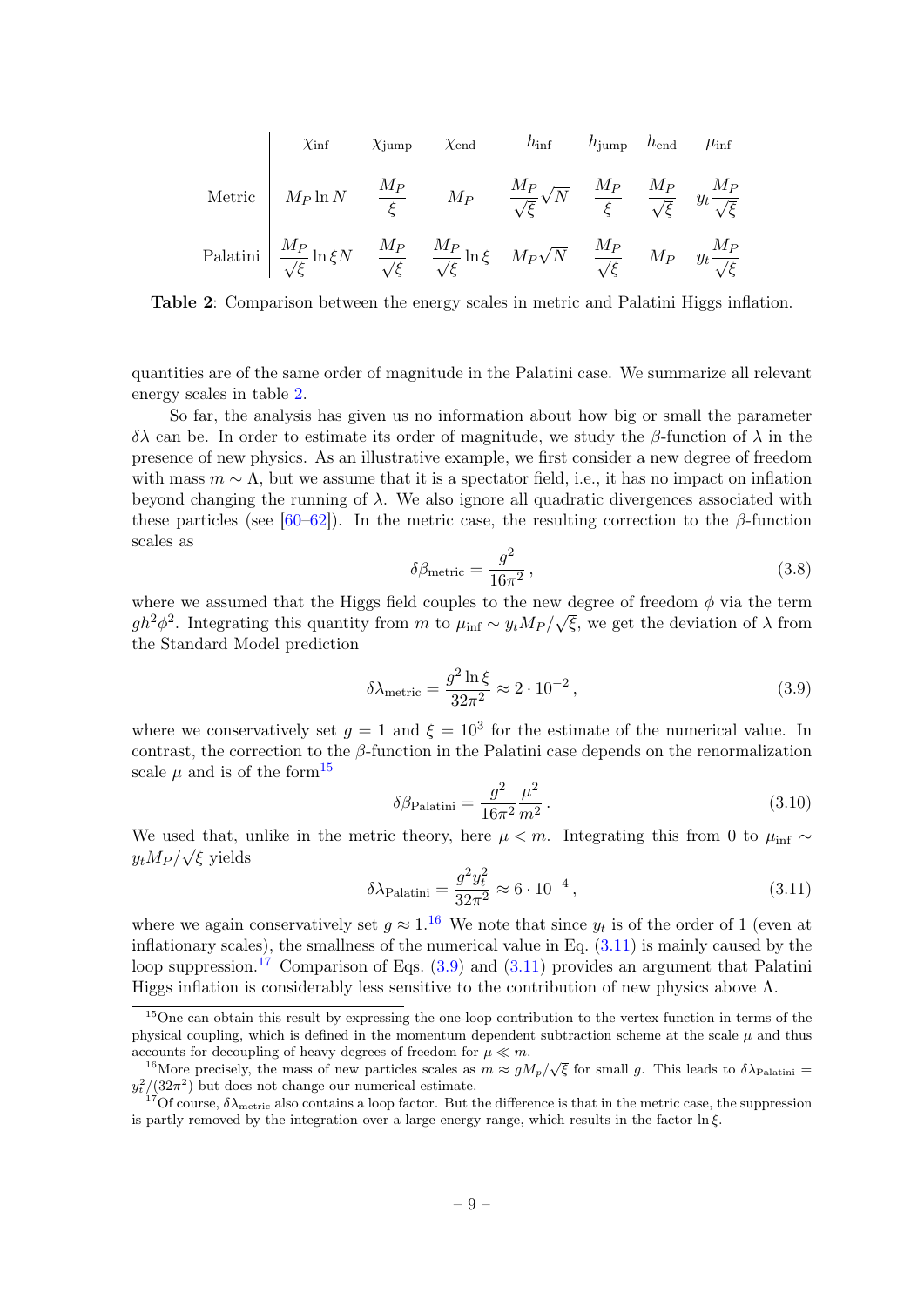The goal of the above estimate is to highlight differences between metric and Palatini Higgs inflation within the same setup and assumptions. We stress that numerical values of  $\delta \lambda$ can only be regarded as order-of-magnitude estimates, since prefactors depend on the precise nature of new physics at  $\Lambda$ . For example, this prefactor could become big if a large number of species existed at  $\Lambda$ . However, barring such scenarios we believe that our estimates, especially the value [\(3.11\)](#page-9-3) in the Palatini scenario, represent conservative upper bounds. In particular, it is easy to imagine a situation in which the actual deviation of  $\lambda$  is much smaller. This can be achieved if new physics does not directly couple to the Higgs and, consequently, only enters the running of  $\lambda$  as a 2-loop effect.

Coming back to UV-completion of the different Higgs inflation scenarios, we do not know what happens above  $\Lambda$ , i.e., if new degrees of freedom appear or if the old fields merely enter the regime of strong coupling. As explained above, however, the second option appears to be more likely within our setup of a minimal UV-completion, in which we assume that inflationary predictions are not changed at tree level. Therefore, it is important to investigate the robustness of the  $\beta$ -function in this case. To this end, we need to study the effect of higher-dimensional operators at the scale  $\Lambda$  that respect the approximate shift symmetry  $\chi \to \chi + \text{const}$  of the potential  $U(\chi)$ . It turns out that they also lead to a correction of the form  $(3.10)$  [\[63,](#page-19-8) [64\]](#page-19-9). Consequently, we expect that the bound  $(3.11)$  is applicable in our setup.

#### <span id="page-10-0"></span>4 Connection of low- and high-energy physics

So far, we have studied under which conditions the RG evolution computed within the Standard Model is robust against corrections due to new physics above  $\Lambda$ . In the present section, we assume that such corrections are small. This allows us to connect low-energy and inflationary parameters by extending the Standard Model running of the Higgs self-coupling  $\lambda$  up to inflationary scales. In particular, we discuss bounds on  $\xi$  following from measurements of the top Yukawa coupling  $y_t^{\text{low}}$  at the weak scale, as well as bounds on  $y_t^{\text{low}}$  due to inflation. Finally, we study the self-consistency of our results by comparing  $\lambda(\mu_{\text{inf}})$  to  $\delta\lambda$  as computed in the previous section. In the following, we mainly focus on the Palatini case and only briefly address the metric scenario in the end.

Plugging the slow-roll parameter  $\epsilon$  as defined in Eq. [\(2.8\)](#page-6-3) in the power spectrum normalization  $(2.10)$  and using Eq.  $(2.9)$ , we deduce

<span id="page-10-3"></span>
$$
\xi = \frac{2\lambda(N+1)^2}{5.0 \cdot 10^{-7}} = 1.1 \cdot 10^{10} \lambda, \qquad (4.1)
$$

where we defined  $h_{end}$  by the condition  $\eta = -1$  and we plugged in  $N = 50.9$  in the last step. In this formula,  $\lambda$  needs to be evaluated at inflationary energies. Using the RG equations of the Standard Model, we compute  $\lambda$  as a function of the renormalization scale  $\mu$ .<sup>[18](#page-10-2)</sup> The result is then fitted with the well-known function

<span id="page-10-1"></span>
$$
\lambda(\mu) = \lambda_0 + b \ln^2 \left(\frac{\mu}{qM_P}\right). \tag{4.2}
$$

<span id="page-10-2"></span><sup>&</sup>lt;sup>18</sup>We thank Fedor Bezrukov for kindly providing us with a script to do so. The script computes the running of the Standard Model couplings in the MS-scheme. It uses two-loop matching of physical and MS parameters [\[65\]](#page-19-10) and three-loop RG evolution of coupling constants [\[66\]](#page-19-11) (see also [\[67–](#page-19-12)[69\]](#page-19-13)). As an input, we use  $\alpha_s(M_Z) = 0.1181$  and  $m_h = 125.1$  GeV. The influence of  $\xi$  on the running is negligible [\[44\]](#page-18-8), and we do not consider it.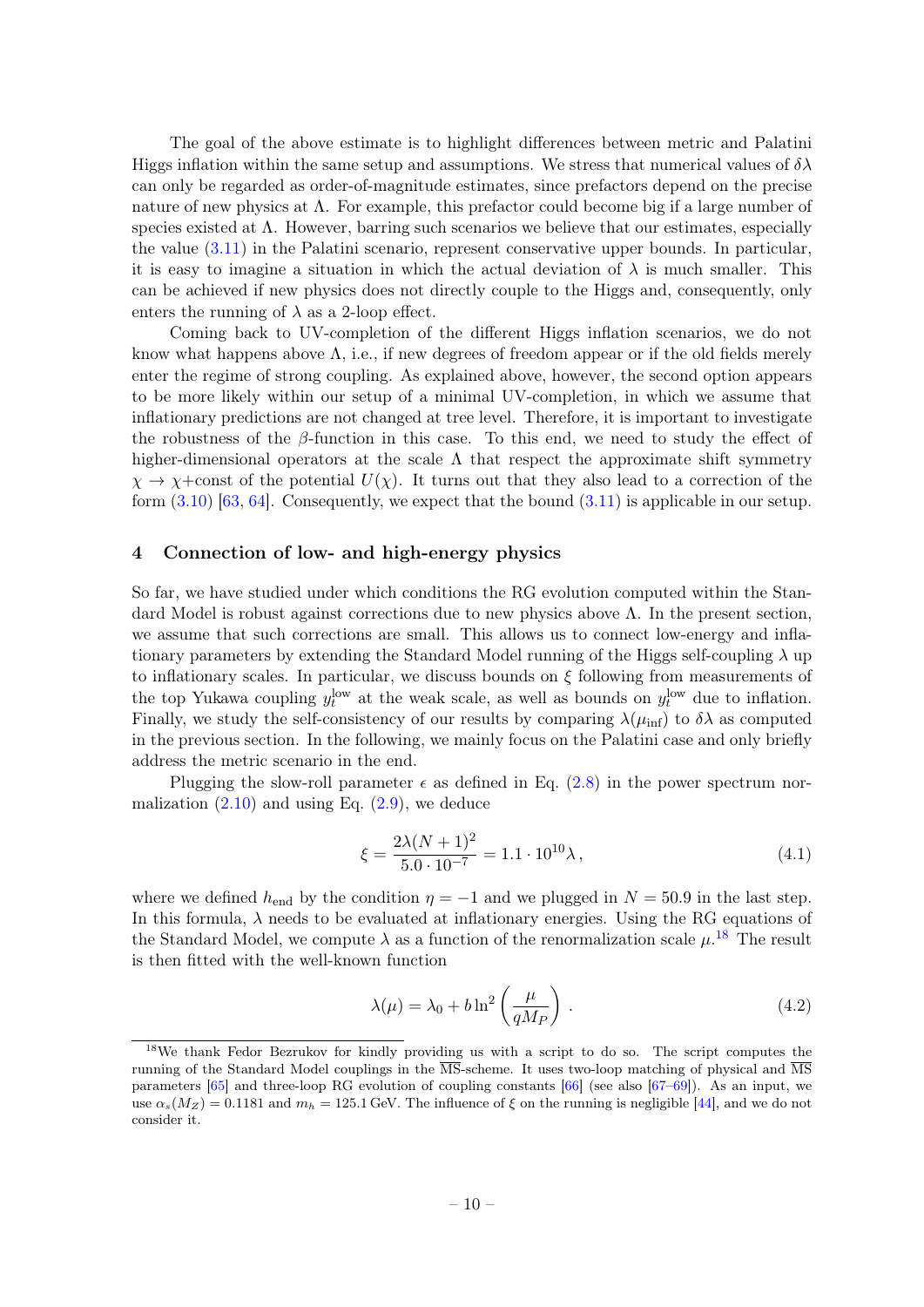In this way, the parameters of the Standard Model yield  $\lambda_0 \ll 1$ ,  $b \sim 10^{-5}$  and  $q \lesssim 1$ . The main source of uncertainty in the values of these coefficients comes from measurements of the top Yukawa coupling at low energies. This makes it natural to parametrize all quantities as functions of  $y_t^{\text{low}}$ , which appears as an initial condition for the RG running towards high energies. As is common (see [\[70\]](#page-19-14)), we define it in the  $\overline{\text{MS}}$ -scheme. We use the normalization point  $\mu = 173.2$  GeV. Now we plug Eqs. [\(3.1\)](#page-7-4) and [\(4.2\)](#page-10-1) in formula [\(4.1\)](#page-10-3) and obtain

<span id="page-11-0"></span>
$$
\xi = 1.1 \cdot 10^{10} \left\{ \lambda_0 + b \ln^2 \left[ \frac{y_t}{\sqrt{\xi} q} \tanh \left( \frac{\sqrt{\xi} \chi}{M_P} \right) \right] \right\}.
$$
 (4.3)

Here  $y_t$  is the value of the top Yukawa coupling at high energies, whereas the dependence of  $\lambda_0$ , b and q on  $y_t^{\text{low}}$  is implicit. We neglect the running of  $y_t$  at inflationary scales and instead use the value [\(3.2\)](#page-7-5). Note that we have assumed that the dependence of  $\lambda$  on  $\chi$  does not significantly modify the slow-roll parameter  $\epsilon$ , i.e., that the tree-level version of Eq. [\(2.9\)](#page-6-2) is still approximately valid. The numerical analysis will confirm that this assumption holds in the whole viable parameter space.

Eq. [\(4.3\)](#page-11-0) allows us to fix  $\xi$  as a function of  $y_t^{\text{low}}$ . Before displaying the resulting solutions, we need to investigate their consistency. A necessary condition for successful inflation is that the derivative of the potential is positive up to the scale of inflation:<sup>[19](#page-11-1)</sup>

$$
\left. \frac{dU}{d\chi} \right|_{\chi < \chi_{\text{inf}}} > 0. \tag{4.4}
$$

Note that this does not exclude that the Higgs potential has a stationary point at a higher energy. The condition can be expressed in terms of the  $\beta$ -function of  $\lambda$ :

<span id="page-11-5"></span>
$$
\lambda(\mu) > -\frac{1}{4}\mu \frac{\partial \lambda(\mu)}{\partial \mu}, \quad \mu < \mu_{\text{inf}}, \tag{4.5}
$$

where we used Eqs. [\(2.6\)](#page-5-3), [\(3.1\)](#page-7-4) and approximated  $F(\chi)$  by one after taking the derivative. This leads to the minimal value  $\lambda_{\min}$  that is still compatible with inflation:

<span id="page-11-6"></span>
$$
\lambda_{\min} = \frac{b}{4} \ln \left( \frac{q^2 \xi}{y_t^2} \right) . \tag{4.6}
$$

Plugging this in Eq.  $(4.1)$ , we obtain<sup>[20](#page-11-2)</sup>

<span id="page-11-3"></span>
$$
\xi_{\min}^{\text{analytic}} = 8.7 \cdot 10^5 \,. \tag{4.7}
$$

This corresponds to  $y_t^{\text{low}} = 0.92367$  and  $\lambda(\mu_{\text{inf}}) = 8.0 \cdot 10^{-5}$ . However, these conclusions are only valid if Eq.  $(2.9)$  is not strongly modified due to the running of  $\lambda$ . Close to the minimal value of  $\xi$ , this is no longer the case, so that numerical analysis is required, in the course of which it turns out that Eq.  $(4.7)$  has to be mildly corrected (see appendix [A](#page-15-0) for details):

<span id="page-11-4"></span>
$$
\xi_{\rm min} = 1.0 \cdot 10^6 \,, \tag{4.8}
$$

<span id="page-11-1"></span><sup>&</sup>lt;sup>19</sup>In fact, one should impose the slightly stricter criterion of avoiding eternal inflation because otherwise the classical treatment is not valid. Since it will turn out in the numerical analysis that  $dU/d\chi$  never comes close to 0, this distinction is inessential.

<span id="page-11-2"></span><sup>&</sup>lt;sup>20</sup>This bound only refers to inflation on the plateau. Other scenarios, such as hilltop inflation, can allow for smaller values of  $\xi$ ; see [\[51,](#page-18-12) [53\]](#page-18-13).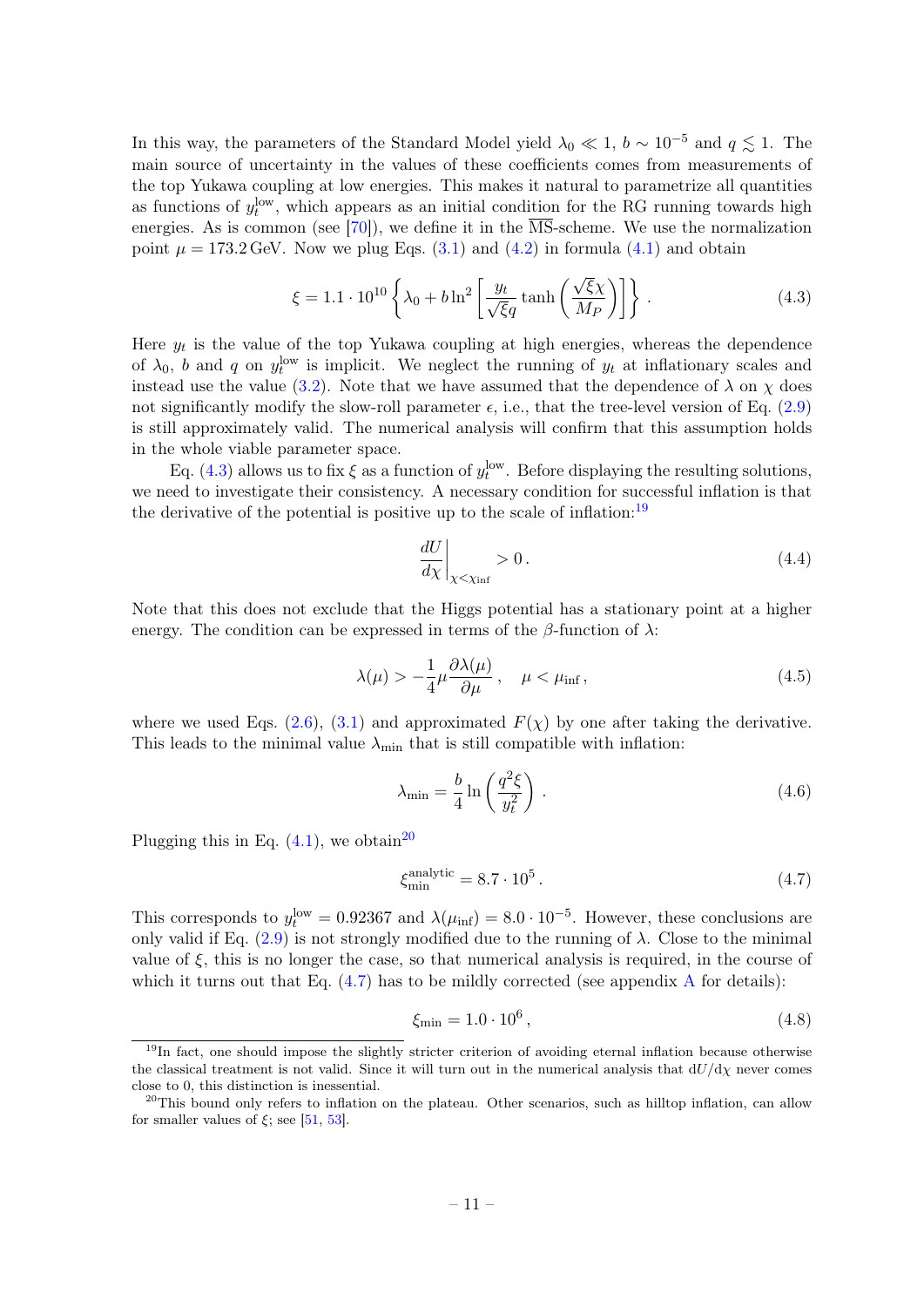which gives  $y_t^{\text{low}} = 0.92368$  and  $\lambda(\mu_{\text{inf}}) = 1.0 \cdot 10^{-4}$ .<sup>[21](#page-12-0)</sup>

Let us now turn to the upper limit on  $\xi$ . It arises from the lower limit on the lowenergy value  $y_t^{\text{low}}$  of the top Yukawa coupling as determined by collider experiments. As input, we can use measurements of the top quark mass, such as the CMS-result [\[71\]](#page-19-15)  $m_t^{\text{MC}} =$  $172.44 \pm 0.60 \,\text{GeV}$  and the ATLAS-result [\[72\]](#page-19-16)  $m_t^{\text{MC}} = 172.69 \pm 0.66 \,\text{GeV}$  (see also the review of the top quark in [\[70\]](#page-19-14)). The cited values correspond to Monte Carlo masses. To extract from them the Yukawa coupling, one proceeds as follows [\[46\]](#page-18-9). First, one relates them to the top pole mass, which introduces an uncertainty of about 1 GeV (see, e.g., [\[73,](#page-19-17) [74\]](#page-20-0)). Thus, we consider the conservative limit  $m_t^{\text{pole}} > 170 \,\text{GeV}$ . Secondly, one needs to account for strong and electroweak corrections to obtain the top mass  $m_t^{\text{MS}}$ , which is related to the Yukawa coupling as  $m_t^{\overline{MS}} = y_t^{\text{low}} v / \sqrt{2}$ . Here  $v = 246.22 \text{ GeV}$  is the expectation value of the Higgs field. We arrive at the lower bound  $y_t^{\text{low}} > 0.91860$ . This gives  $\lambda(\mu_{\text{inf}}) = 6.3 \cdot 10^{-3}$  and hence

<span id="page-12-2"></span>
$$
\xi_{\text{max}} = 6.8 \cdot 10^7. \tag{4.9}
$$

We must emphasize, however, that our goal here is not to give the precise number, but to point out that the lower bound on the top Yukawa coupling due to collider experiments leads to a fairly strict upper bound on  $\xi$ .

Now the following picture emerges for consistent solutions of Eq. [\(4.3\)](#page-11-0), which are dis-played in Fig. [1.](#page-13-0) For sufficiently small values of  $y_t^{\text{low}}$ , there is a unique result for  $\xi$ . In an intermediate range of  $y_t^{\text{low}}$ , we observe that there are two distinct values of  $\xi$  for the same  $y_t^{\text{low}}$ . For even bigger values of  $y_t^{\text{low}}$ , no solution exists any more. The biggest value for which we find a solution is

<span id="page-12-1"></span>
$$
y_t^{\text{low, max}} = 0.92370. \tag{4.10}
$$

It corresponds to  $\xi = 1.8 \cdot 10^6$  and  $\lambda(\mu_{\rm inf}) = 1.7 \cdot 10^{-4}$ . We remind the reader that  $y_t^{\rm low}$  is defined in the  $\overline{\text{MS}}$ -scheme at the renormalization point  $\mu = 173.2 \,\text{GeV}$ . In terms of the top pole mass discussed above, the bound  $(4.10)$  would correspond to  $m_t^{\text{pole}} < 170.9 \,\text{GeV}$ .

At this point, we must investigate the robustness of our findings against possible corrections from new physics at the cutoff scale Λ. Comparing the results for  $\lambda(\mu_{\text{inf}})$  with our estimate  $(3.11)$ , we expect the upper bound  $(4.9)$  to be robust. In contrast, both the lower bound [\(4.7\)](#page-11-3) on  $\xi$  and the bound on the top mass [\(4.10\)](#page-12-1) appear to be sensitive to corrections. The reason is that the running of  $\lambda$  as computed within the Standard Model drives it to zero at high energies and therefore even small correction can be significant.<sup>[22](#page-12-3)</sup> To estimate how strongly new effects at  $\Lambda$  can alter the bound on the top mass, we redo the above analysis but replace  $\lambda \to \lambda \pm \delta \lambda$ , where we use  $\delta \lambda = 6 \cdot 10^{-4}$  as given in Eq. [\(3.11\)](#page-9-3). This changes the bound [\(4.10\)](#page-12-1) by about 0.0006. Therefore, we can conservatively conclude that

$$
y_t^{\text{low}} \lesssim 0.925\,. \tag{4.11}
$$

In terms of the top pole mass, this would correspond to  $m_t^{\text{pole}} < 171.1 \,\text{GeV}$ .

Finally, we briefly study the dependence of our result on the slight ambiguity in the choice of the number of e-foldings N, the top Yukawa coupling  $y_t$  as well as the value of  $\eta$ used to define the end of inflation. Changing them by  $\delta N = \pm 0.5$ ,  $\delta y_t = \pm 0.02$  as well as

<span id="page-12-0"></span><sup>&</sup>lt;sup>21</sup>A lower bound on  $\xi$  has already been discussed in a different setup in [\[51\]](#page-18-12). There, no connection was made to low-energy data of the Standard Model, i.e.,  $\lambda_0$ , b and q were treated as free parameters. Moreover, only positive values of  $\lambda_0$  were considered. This led to  $\xi_{\rm min} \approx 6 \cdot 10^6$  [\[51\]](#page-18-12).

<span id="page-12-3"></span><sup>&</sup>lt;sup>22</sup>It is an interesting numerical coincidence that  $\delta \lambda$ , the magnitude of which is essentially given by a loop factor, and values of  $\lambda$  that can support inflation are of the same order of magnitude.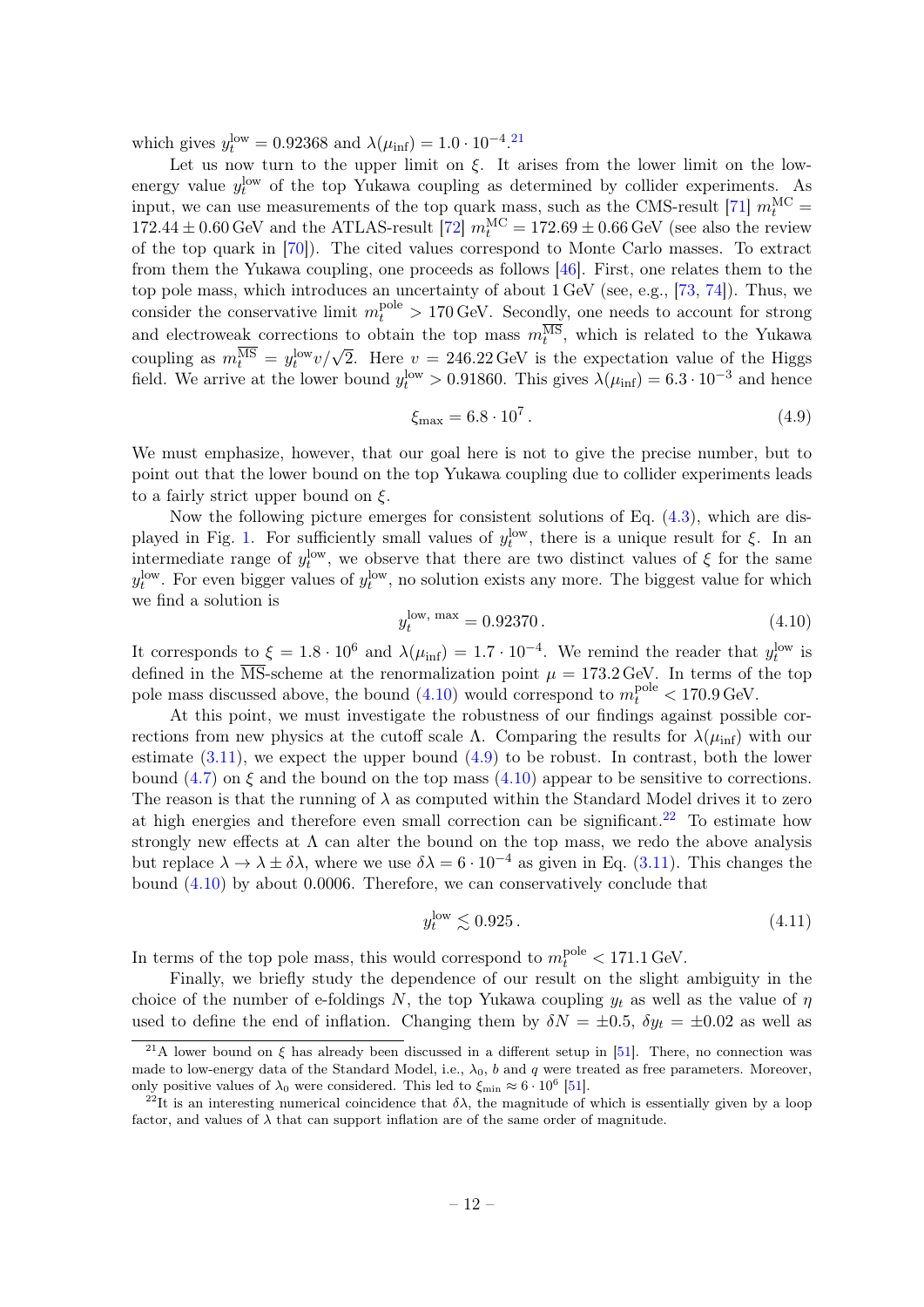<span id="page-13-0"></span>

Figure 1: Non-minimal coupling  $\xi$  as a function of the low-energy value of top Yukawa coupling  $y_t^{\text{low}}$ , following from analytic (in blue) and numerical (in orange) analysis. Close to the lower bound on  $\xi$ , the analytic estimate predicts the solution that is absent in the numerical calculation. Otherwise, the analytic and numerical results agree with each other. Smaller values of  $y_t^{\text{low}}$  are also viable but not shown.

the choices  $\eta = -1/2$  and  $\eta = -2$  alter our results [\(4.8\)](#page-11-4) and [\(4.10\)](#page-12-1) by less than 0.1 · 10<sup>6</sup> and 0.00001, respectively. Moreover, we remark that new physics at  $\Lambda$  can also change the running of  $y_t$ , which leads to a jump  $\delta y_t$ . Its order of magnitude is also given by Eq. [\(3.11\)](#page-9-3), i.e.,  $\delta y_t \ll 0.02$ . Consequently, one can safely neglect this effect.

Next, we apply the same analysis to metric Higgs inflation i.e., we assume for a moment that there are no corrections due to new physics above  $\Lambda$  and then search for the biggest value of  $y_t^{\text{low}}$  that is compatible with inflation. This analysis has already been performed in [\[44,](#page-18-8) [45\]](#page-18-15) (before the discovery of the Higgs boson). Since in the metric scenario  $\xi$  is smaller than in the Palatini case, the scale [\(3.1\)](#page-7-4) of inflation is higher. Therefore, metric Higgs inflation probes larger parts of the effective Higgs potential, i.e., it is sensitive to the appearance of stationary points at higher scales. For this reason, we expect that the resulting bound will be sharper.

In order to make the argument quantitative, we use the data displayed in table [1](#page-5-0) to evaluate the potential U, the slow-roll parameter  $\epsilon$  as well as Eq. [\(2.9\)](#page-6-2), and plug the results in the Planck normalization  $(2.10)$ . Then we get instead of Eq.  $(4.1)$ 

$$
\xi = \sqrt{\frac{\lambda}{3}} \frac{N+1}{\sqrt{5.0 \cdot 10^{-7}}} = 4.6 \cdot 10^4 \sqrt{\lambda},\tag{4.12}
$$

where as in the Palatini case we defined  $h_{\text{end}}$  by the condition  $\eta = -1$  and we used  $N = 55.4$ in the second step. Now we insert the running coupling  $(4.2)$  with the energy scale  $\mu_{\text{inf}}$  given in Eq. [\(3.1\)](#page-7-4). For a fixed top Yukawa coupling  $y_t^{\text{low}}$ , this gives an equation that determines  $\xi$ .

The resulting solutions are only valid if  $dU/d\chi > 0$ , which leads to the same condition  $(4.5)$  (or, equivalently,  $(4.6)$ ) as in the Palatini case. For sufficiently small values of  $y_t^{\text{low}}$ , we find the known plateau solution with  $\xi$  lying between  $10^3$  and  $10^4$ . As  $y_t^{\text{low}}$  increases, the value of  $\xi$  decreases. The biggest value of  $y_t^{\text{low}}$  to which the plateau solution can be continuously deformed is

<span id="page-13-1"></span>
$$
y_t^{\text{low, max}} = 0.92289\,,\tag{4.13}
$$

which corresponds to  $\xi = 300$  and  $\lambda(\mu_{\rm inf}) = 4.2 \cdot 10^{-5}$ . As expected, the bound is stronger in the metric case. But since the Higgs potential is very sensitive to  $y_t^{\text{low}}$ , the difference to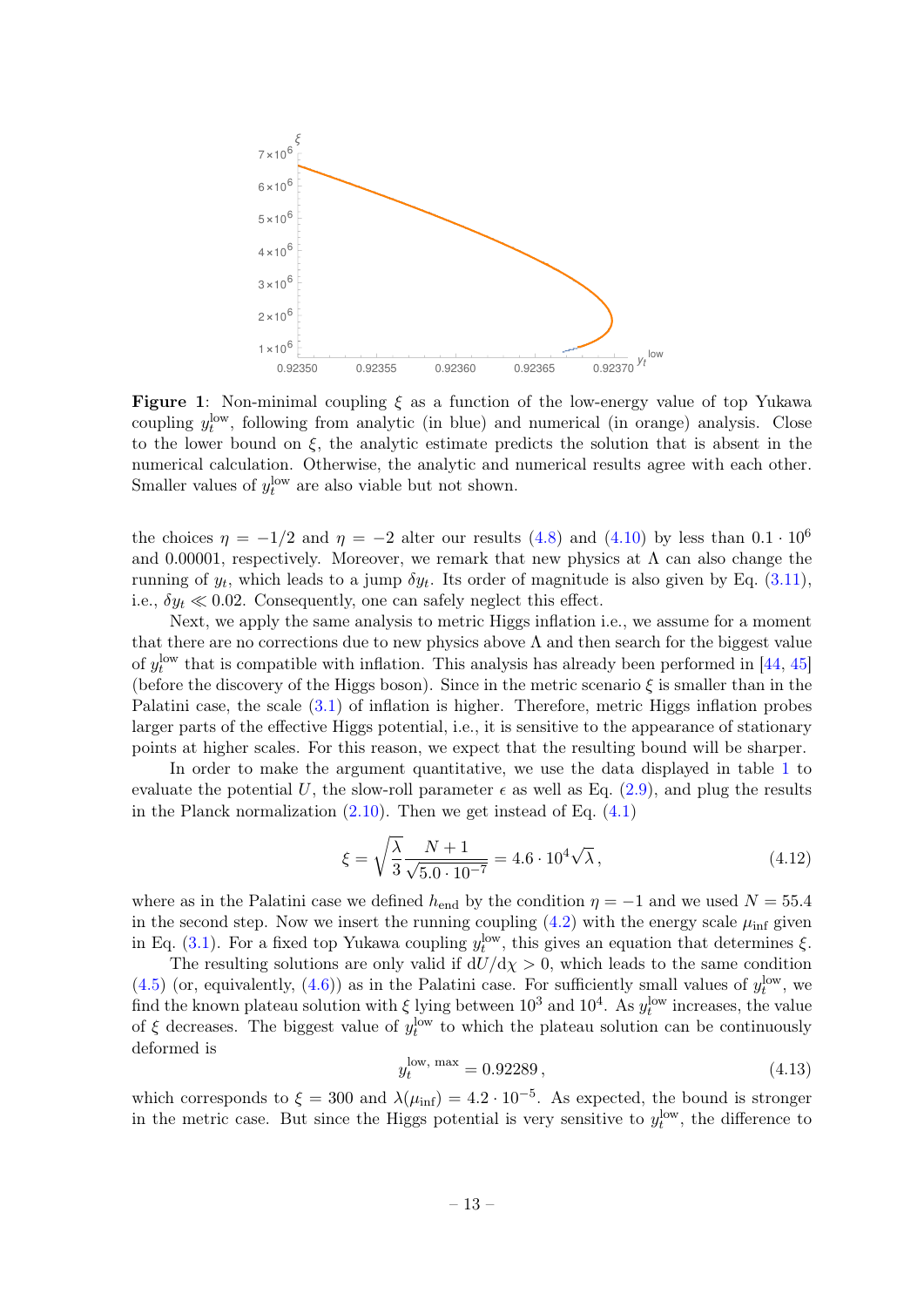Eq.  $(4.10)$  only amounts to 0.0008. We expect the uncertainty in the value  $(4.13)$  due to the choices of N,  $y_t$  and  $\eta$  to be as small as in the Palatini case. However, we have not performed a full numerical study of the system. Therefore, our conclusions are only valid if the solution that corresponds to Eq. [\(4.13\)](#page-13-1) indeed exists beyond the analytic approximation.

An important difference to the Palatini model becomes apparent when we study how strongly corrections above  $\Lambda$  can influence the bound [\(4.13\)](#page-13-1). Comparing  $\lambda(\mu_{\text{inf}})$  to our estimate of  $\delta\lambda$  displayed in Eq. [\(3.9\)](#page-9-5), we observe that  $\lambda(\mu_{\rm inf}) \ll \delta\lambda$ . In accordance with previous studies [\[20,](#page-17-8) [31,](#page-17-15) [40\]](#page-18-6), we therefore conclude that, in general, low- and high-energy parameters are not connected in the metric Higgs inflation and that the bound [\(4.13\)](#page-13-1) does not apply. In summary, the metric and the Palatini scenarios yield similar bounds on the top Yukawa coupling  $y_t^{\text{low}}$ . However, the crucial difference between the two models is that this bound is more robust against corrections due to new physics in the Palatini case.

#### <span id="page-14-0"></span>5 Discussion

Higgs inflation exists in its original metric version [\[12\]](#page-17-1) and the Palatini variant [\[13\]](#page-17-2). They lead to different predictions for inflationary observables, but so far observations of the CMB cannot distinguish between them. An argument that is put forward in favor of Palatini Higgs inflation is that its cutoff scale  $\Lambda$ , above which perturbation theory breaks down, is parametrically higher than in the metric scenario [\[23\]](#page-17-11). However, also in the metric case all relevant energy scales (except for the preheating temperature) lie below the cutoff, once one takes into account that  $\Lambda$  depends on the value of the background field [\[20\]](#page-17-8). In the scenario of a minimal UV-completion, i.e., when physics beyond the Standard Model does not modify inflation at tree level, both versions of Higgs inflation might therefore appear to be equally predictive. In other words, it has been unclear if the higher cutoff scale in the Palatini scenario bears any physical relevance.

In the present work, we have proposed that the increased value of  $\Lambda$  allows one to connect inflationary observables to low-energy parameters measured in collider experiments. Unless new physics above Λ leads to unnaturally large corrections, the Standard Model RG evolution can be extended to inflationary scales. The fact that inflation is only possible for values of the non-minimal coupling  $\xi \gtrsim 10^6$  leads to an upper bound on the low-energy value of the top Yukawa coupling:  $y_t^{\text{low}} < 0.925$  (computed in the  $\overline{\text{MS}}$ -scheme at  $\mu = 173.2 \,\text{GeV}$ ). In terms of the top pole mass, this corresponds to  $m_t^{\text{pole}} < 171.1 \,\text{GeV}$ . It is intriguing that recent measurements of the top quark are fully compatible with this bound  $[75, 76]$  $[75, 76]$  $[75, 76]$ .<sup>[23](#page-14-1)</sup> Conversely, collider experiments lead to restrictions on inflation. The lower bound on  $y_t^{\text{low}}$  implies  $\xi \lesssim 10^8$ . This constrains the tensor-to-scalar ratio r within two orders of magnitude.

One cannot exclude the possibility that corrections due to new physics at  $\Lambda$  are strong enough to invalidate the connection of low- and high-energy parameters. Even more drastically, it could also turn out in the end that the UV-completion of the Palatini model leads to tree-level modifications. In such cases, the situation in Palatini Higgs inflation would be the same as in the metric scenario. Inflation becomes independent of collider measurements of  $y_t^{\text{low}}$  and, in particular, values of  $\xi$  below the bound  $(4.8)$  and above the bound  $(4.9)$  are no longer excluded.

Assuming that the connection of low- and high-energy physics can indeed be established, it is interesting to express the resulting bounds in terms of the value  $\lambda_0$ , which the running

<span id="page-14-1"></span><sup>&</sup>lt;sup>23</sup>CMS and ATLAS have measured  $m_t^{\text{pole}} = 170.5 \pm 0.8$  GeV [\[75\]](#page-20-1) and  $m_t^{\text{pole}} = 171.1 \pm 1.2$  GeV [\[76\]](#page-20-2), respectively.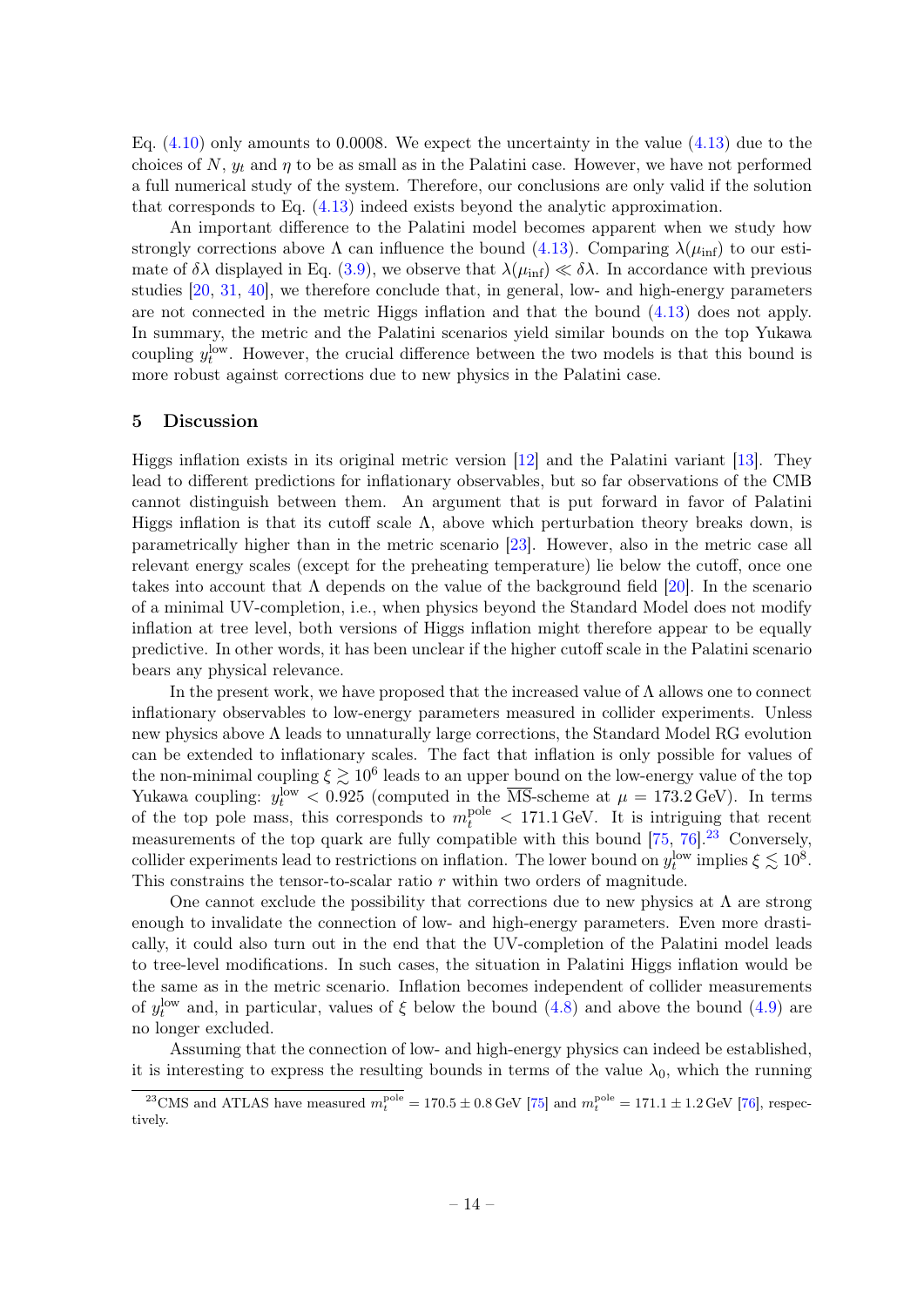Higgs self-coupling assumes in its high-energy minimum. As is well-known, current measurements of  $y_t^{\text{low}}$  favor negative values. In contrast, our analysis of inflation almost excludes all values below zero,  $\lambda_0 \gtrsim -10^{-3}$ . Thus, empirical data – collider experiments and the amplitude of CMB fluctuations – imply that  $\lambda_0 \approx 0$ . Before the measurement of the Higgs mass, this outcome has already been predicted from the "multiple point criticality principle" [\[77\]](#page-20-3) and in the context of asymptotic safety [\[78\]](#page-20-4).

So far, we have not committed ourselves to a particular form of the UV-completion of the theory above  $\Lambda$ . In [\[79\]](#page-20-5), we specialized to the case in which no new fundamental degrees of freedom exist anywhere above the weak scale. Moreover, we set the mass of the Higgs boson to zero. In this case, the action  $(1.1)$  (with  $v = 0$ ) does not only lead to successful inflation but can also address the hierarchy problem. First, there is no issue regarding the sensitivity of low-energy physics to new heavy particles, since the latter are absent. Secondly, it has been shown that a non-perturbative gravitational effect has the potential to generate electroweak symmetry breaking, thereby opening up the possibility to calculate the Higgs mass [\[79\]](#page-20-5).

Other phenomena that cannot be explained within the Standard Model, such as dark matter, neutrino oscillations and baryon asymmetry of the Universe, can also be addressed without introducing new particles with masses above the weak scale. This is for example realized in the Neutrino Minimal Standard Model [\[80,](#page-20-6) [81\]](#page-20-7), the particle content of which is enlarged compared to that of the Standard Model only by three Majorana neutrinos. Finally, also gravity may be self-complete without any need for additional degrees of freedom [\[82–](#page-20-8)[84\]](#page-20-9). Thus, it might turn out that a more complete description of Nature requires fewer ingredients than often assumed.

# Acknowledgments

The authors thank Fedor Bezrukov and Javier Rubio for useful comments on the draft of the manuscript. The work was supported by ERC-AdG-2015 grant 694896 and by the Swiss National Science Foundation Excellence grant 200020B 182864.

# <span id="page-15-0"></span>A Numerical lower bound on  $\xi$

The analytic analysis of section [4](#page-10-0) is no longer trustable as soon as the running of  $\lambda$  leads to a sizable modification of  $dU/d\chi$ . The main complication comes from the fact that Eq. [\(2.9\)](#page-6-2) changes in such a way that h is no longer independent of  $\xi$ . Consequently, the equations that determine h and  $\xi$  become coupled and more difficult to solve. For the numerical study, we tackle this problem in the following way. For a given  $y_t^{\text{low}}$ , we guess a value of h. Then the only unknown variable in Eq.  $(2.10)$  is  $\xi$  and we can solve for it. Subsequently, it is straightforward to compute  $h_{end}$  (corresponding to  $\eta = -1$ ) and N. If the resulting number of e-foldings is not sufficiently close to 50.9 (see table [1\)](#page-5-0), we repeat this procedure for a different value of  $h$ . This calculation does not rely on any approximation.

Using the above procedure, we determine  $\xi$  for different values of  $y_t^{\text{low }24}$  $y_t^{\text{low }24}$  $y_t^{\text{low }24}$  It turns out that in the whole parameter space, the full numerical result and the analytic approximation, which arises from solving [\(4.3\)](#page-11-0) (in the approximation tanh  $(\sqrt{\xi}\chi/M_P) \approx 1$ ), agree perfectly. The only difference is that the numerical result stops existing for a higher value of  $\xi$ , as displayed in Eq. [\(4.8\)](#page-11-4). At this point, the Higgs potential does not yet develop a stationary point at inflationary energies, but it appears that it no longer allows for a sufficient number

<span id="page-15-1"></span> $24$ We use Mathematica [\[85\]](#page-20-10) for the numerical analysis.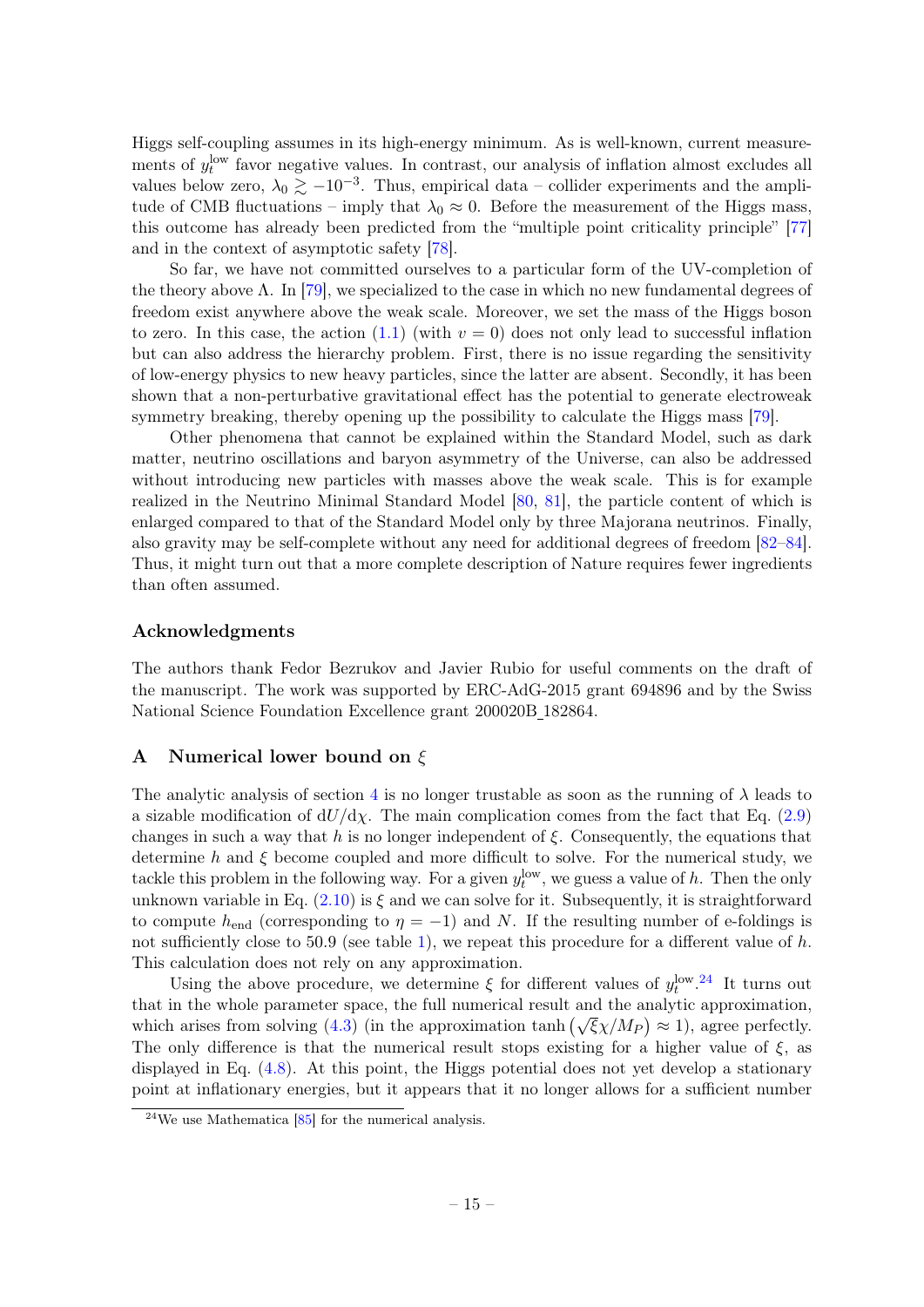<span id="page-16-7"></span>

Figure 2: The slow-roll parameter  $\epsilon$  as a function of the low-energy value of top Yukawa coupling  $y_t^{\text{low}}$ , following from analytic (in blue) and numerical (in orange) analysis. The upper part of the curve corresponds to the lower part of Fig. [1.](#page-13-0)

of e-foldings. In Fig. [1,](#page-13-0) both the analytic and numerical results are shown, and we restricted ourselves to the most interesting region of large  $y_t^{\text{low}}$ . Most importantly, the numerical study confirms the upper bound [\(4.10\)](#page-12-1) on the top Yukawa coupling.

Moreover, we compute the inflationary indices. Fig. [2](#page-16-7) shows the numerical result for  $\epsilon$ as well as the analytic estimate  $\epsilon = 1/(8\xi(N+1)^2)$ . Again, the two agree perfectly. This explains why Eq. [\(4.1\)](#page-10-3) yields the correct result for  $\xi$ . Finally,  $\eta$  (and consequently  $n_s$ ) are independent of  $y_t^{\text{low}}$ , as expected (see table [1\)](#page-5-0), and the analytic and numerical results agree.

# References

- <span id="page-16-0"></span>[1] ATLAS collaboration, Observation of a new particle in the search for the Standard Model Higgs boson with the ATLAS detector at the LHC, [Phys. Lett.](https://doi.org/10.1016/j.physletb.2012.08.020) B716 (2012) 1 [[1207.7214](https://arxiv.org/abs/1207.7214)].
- <span id="page-16-1"></span>[2] CMS collaboration, Observation of a New Boson at a Mass of 125 GeV with the CMS Experiment at the LHC, [Phys. Lett.](https://doi.org/10.1016/j.physletb.2012.08.021) B716 (2012) 30 [[1207.7235](https://arxiv.org/abs/1207.7235)].
- <span id="page-16-2"></span>[3] F. Englert and R. Brout, Broken Symmetry and the Mass of Gauge Vector Mesons, [Phys. Rev.](https://doi.org/10.1103/PhysRevLett.13.321) Lett. 13 [\(1964\) 321.](https://doi.org/10.1103/PhysRevLett.13.321)
- [4] P. W. Higgs, *Broken symmetries, massless particles and gauge fields, Phys. Lett.* **12** [\(1964\) 132.](https://doi.org/10.1016/0031-9163(64)91136-9)
- <span id="page-16-3"></span>[5] P. W. Higgs, *Broken Symmetries and the Masses of Gauge Bosons, [Phys. Rev. Lett.](https://doi.org/10.1103/PhysRevLett.13.508)* **13** (1964) [508.](https://doi.org/10.1103/PhysRevLett.13.508)
- <span id="page-16-4"></span>[6] WMAP collaboration, Seven-Year Wilkinson Microwave Anisotropy Probe (WMAP) Observations: Cosmological Interpretation, [Astrophys. J. Suppl.](https://doi.org/10.1088/0067-0049/192/2/18) 192 (2011) 18 [[1001.4538](https://arxiv.org/abs/1001.4538)].
- <span id="page-16-5"></span>[7] Planck collaboration, Planck 2018 results. X. Constraints on inflation, [1807.06211](https://arxiv.org/abs/1807.06211).
- <span id="page-16-6"></span>[8] A. A. Starobinsky, A New Type of Isotropic Cosmological Models Without Singularity, [Phys.](https://doi.org/10.1016/0370-2693(80)90670-X) Lett. **91B** [\(1980\) 99.](https://doi.org/10.1016/0370-2693(80)90670-X)
- [9] A. H. Guth, The Inflationary Universe: A Possible Solution to the Horizon and Flatness Problems, Phys. Rev. D23 [\(1981\) 347.](https://doi.org/10.1103/PhysRevD.23.347)
- [10] A. D. Linde, A New Inflationary Universe Scenario: A Possible Solution of the Horizon, Flatness, Homogeneity, Isotropy and Primordial Monopole Problems, [Phys. Lett.](https://doi.org/10.1016/0370-2693(82)91219-9) 108B (1982) [389.](https://doi.org/10.1016/0370-2693(82)91219-9)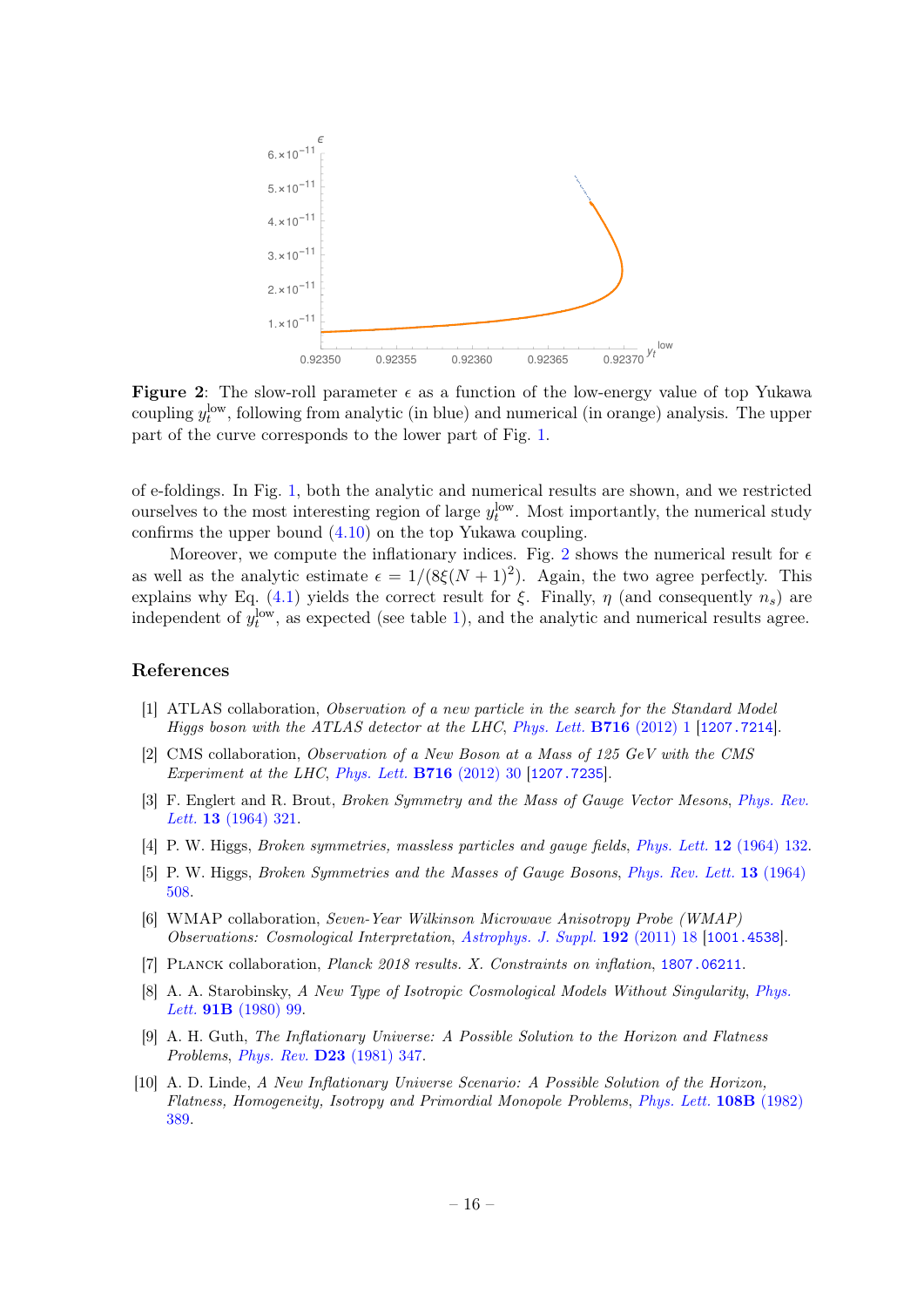- <span id="page-17-0"></span>[11] V. F. Mukhanov and G. V. Chibisov, Quantum Fluctuations and a Nonsingular Universe, JETP Lett. 33 (1981) 532.
- <span id="page-17-1"></span>[12] F. L. Bezrukov and M. Shaposhnikov, The Standard Model Higgs boson as the inflaton, [Phys.](https://doi.org/10.1016/j.physletb.2007.11.072) Lett. **B659** [\(2008\) 703](https://doi.org/10.1016/j.physletb.2007.11.072) [[0710.3755](https://arxiv.org/abs/0710.3755)].
- <span id="page-17-2"></span>[13] F. Bauer and D. A. Demir, Inflation with Non-Minimal Coupling: Metric versus Palatini Formulations, [Phys. Lett.](https://doi.org/10.1016/j.physletb.2008.06.014) B665 (2008) 222 [[0803.2664](https://arxiv.org/abs/0803.2664)].
- <span id="page-17-5"></span>[14] J. Rubio, *Higgs inflation, [Front. Astron. Space Sci.](https://doi.org/10.3389/fspas.2018.00050)* **5** (2019) 50 [[1807.02376](https://arxiv.org/abs/1807.02376)].
- <span id="page-17-6"></span>[15] T. Tenkanen, Tracing the high energy theory of gravity: an introduction to Palatini inflation, [2001.10135](https://arxiv.org/abs/2001.10135).
- <span id="page-17-7"></span>[16] C. G. Callan, Jr., S. R. Coleman and R. Jackiw, A New improved energy - momentum tensor, [Annals Phys.](https://doi.org/10.1016/0003-4916(70)90394-5) 59 (1970) 42.
- <span id="page-17-3"></span>[17] A. Palatini, Deduzione invariantiva delle equazioni gravitazionali dal principio di hamilton, [Rendiconti del Circolo Matematico di Palermo](https://doi.org/10.1007/BF03014670) 43 (1919) 203.
- <span id="page-17-4"></span>[18] A. Einstein, Einheitliche Feldtheorie von Gravitation und Elektrizität, Sitzungsber. Preuss. Akad. *Wiss.* **414** (1925).
- <span id="page-17-16"></span>[19] J. Martin, C. Ringeval and V. Vennin, Encyclopædia Inflationaris, [Phys. Dark Univ.](https://doi.org/10.1016/j.dark.2014.01.003) 5-6 [\(2014\) 75](https://doi.org/10.1016/j.dark.2014.01.003) [[1303.3787](https://arxiv.org/abs/1303.3787)].
- <span id="page-17-8"></span>[20] F. Bezrukov, A. Magnin, M. Shaposhnikov and S. Sibiryakov, Higgs inflation: consistency and generalisations, JHEP 01 [\(2011\) 016](https://doi.org/10.1007/JHEP01(2011)016) [[1008.5157](https://arxiv.org/abs/1008.5157)].
- <span id="page-17-9"></span>[21] C. P. Burgess, H. M. Lee and M. Trott, Power-counting and the Validity of the Classical Approximation During Inflation, JHEP 09 [\(2009\) 103](https://doi.org/10.1088/1126-6708/2009/09/103) [[0902.4465](https://arxiv.org/abs/0902.4465)].
- <span id="page-17-10"></span>[22] J. L. F. Barbon and J. R. Espinosa, On the Naturalness of Higgs Inflation, [Phys. Rev.](https://doi.org/10.1103/PhysRevD.79.081302) D79 [\(2009\) 081302](https://doi.org/10.1103/PhysRevD.79.081302) [[0903.0355](https://arxiv.org/abs/0903.0355)].
- <span id="page-17-11"></span>[23] F. Bauer and D. A. Demir, Higgs-Palatini Inflation and Unitarity, [Phys. Lett.](https://doi.org/10.1016/j.physletb.2011.03.042) B698 (2011) 425 [[1012.2900](https://arxiv.org/abs/1012.2900)].
- <span id="page-17-17"></span>[24] C. Germani and A. Kehagias, New Model of Inflation with Non-minimal Derivative Coupling of Standard Model Higgs Boson to Gravity, [Phys. Rev. Lett.](https://doi.org/10.1103/PhysRevLett.105.011302) 105 (2010) 011302 [[1003.2635](https://arxiv.org/abs/1003.2635)].
- <span id="page-17-18"></span>[25] R. N. Lerner and J. McDonald, A Unitarity-Conserving Higgs Inflation Model, [Phys. Rev.](https://doi.org/10.1103/PhysRevD.82.103525) D82 [\(2010\) 103525](https://doi.org/10.1103/PhysRevD.82.103525) [[1005.2978](https://arxiv.org/abs/1005.2978)].
- <span id="page-17-19"></span>[26] A. Escrivà and C. Germani, Beyond dimensional analysis: Higgs and new Higgs inflations do not violate unitarity, *Phys. Rev.* **D95** [\(2017\) 123526](https://doi.org/10.1103/PhysRevD.95.123526) [[1612.06253](https://arxiv.org/abs/1612.06253)].
- <span id="page-17-20"></span>[27] J. Fumagalli, S. Mooij and M. Postma, Unitarity and predictiveness in new Higgs inflation, JHEP 03 [\(2018\) 038](https://doi.org/10.1007/JHEP03(2018)038) [[1711.08761](https://arxiv.org/abs/1711.08761)].
- <span id="page-17-12"></span>[28] S. Ferrara, R. Kallosh, A. Linde, A. Marrani and A. Van Proeyen, Superconformal Symmetry, NMSSM, and Inflation, Phys. Rev. D 83 [\(2011\) 025008](https://doi.org/10.1103/PhysRevD.83.025008) [[1008.2942](https://arxiv.org/abs/1008.2942)].
- <span id="page-17-13"></span>[29] Y. Ema, R. Jinno, K. Mukaida and K. Nakayama, Violent Preheating in Inflation with Nonminimal Coupling, JCAP 1702 [\(2017\) 045](https://doi.org/10.1088/1475-7516/2017/02/045) [[1609.05209](https://arxiv.org/abs/1609.05209)].
- <span id="page-17-14"></span>[30] M. P. DeCross, D. I. Kaiser, A. Prabhu, C. Prescod-Weinstein and E. I. Sfakianakis, Preheating after multifield inflation with nonminimal couplings, III: Dynamical spacetime results, [Phys.](https://doi.org/10.1103/PhysRevD.97.023528) Rev. D97 [\(2018\) 023528](https://doi.org/10.1103/PhysRevD.97.023528) [[1610.08916](https://arxiv.org/abs/1610.08916)].
- <span id="page-17-15"></span>[31] F. Bezrukov, J. Rubio and M. Shaposhnikov, Living beyond the edge: Higgs inflation and vacuum metastability, Phys. Rev. **D92** [\(2015\) 083512](https://doi.org/10.1103/PhysRevD.92.083512) [[1412.3811](https://arxiv.org/abs/1412.3811)].
- <span id="page-17-21"></span>[32] F. Bezrukov, D. Gorbunov and M. Shaposhnikov, On initial conditions for the Hot Big Bang, JCAP 0906 [\(2009\) 029](https://doi.org/10.1088/1475-7516/2009/06/029) [[0812.3622](https://arxiv.org/abs/0812.3622)].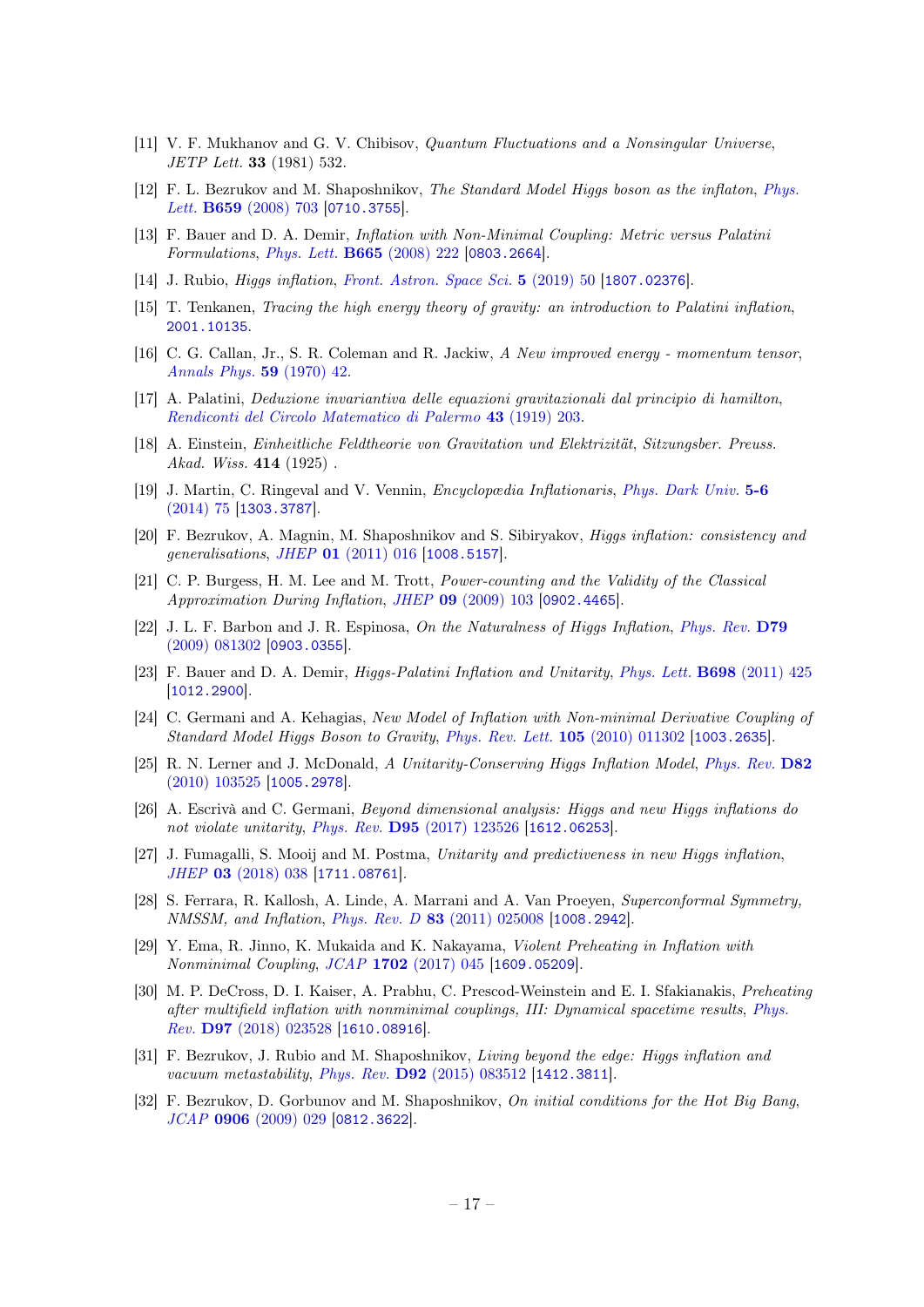- <span id="page-18-3"></span>[33] J. Garcia-Bellido, D. G. Figueroa and J. Rubio, Preheating in the Standard Model with the Higgs-Inflaton coupled to gravity, Phys. Rev. D79 [\(2009\) 063531](https://doi.org/10.1103/PhysRevD.79.063531) [[0812.4624](https://arxiv.org/abs/0812.4624)].
- <span id="page-18-0"></span>[34] J. Rubio and E. S. Tomberg, *Preheating in Palatini Higgs inflation, JCAP* 1904 [\(2019\) 021](https://doi.org/10.1088/1475-7516/2019/04/021) [[1902.10148](https://arxiv.org/abs/1902.10148)].
- <span id="page-18-1"></span>[35] G. F. Giudice and H. M. Lee, Unitarizing Higgs Inflation, [Phys. Lett.](https://doi.org/10.1016/j.physletb.2010.10.035) **B694** (2011) 294 [[1010.1417](https://arxiv.org/abs/1010.1417)].
- [36] D. Gorbunov and A. Tokareva, *Scale-invariance as the origin of dark radiation?*, *[Phys. Lett.](https://doi.org/10.1016/j.physletb.2014.10.036)* B739 [\(2014\) 50](https://doi.org/10.1016/j.physletb.2014.10.036) [[1307.5298](https://arxiv.org/abs/1307.5298)].
- <span id="page-18-5"></span>[37] J. L. F. Barbon, J. A. Casas, J. Elias-Miro and J. R. Espinosa, Higgs Inflation as a Mirage, JHEP 09 [\(2015\) 027](https://doi.org/10.1007/JHEP09(2015)027) [[1501.02231](https://arxiv.org/abs/1501.02231)].
- <span id="page-18-2"></span>[38] Y. Ema, Higgs Scalaron Mixed Inflation, [Phys. Lett.](https://doi.org/10.1016/j.physletb.2017.04.060) B770 (2017) 403 [[1701.07665](https://arxiv.org/abs/1701.07665)].
- <span id="page-18-4"></span>[39] U. Aydemir, M. M. Anber and J. F. Donoghue, Self-healing of unitarity in effective field theories and the onset of new physics, Phys. Rev. D86 [\(2012\) 014025](https://doi.org/10.1103/PhysRevD.86.014025) [[1203.5153](https://arxiv.org/abs/1203.5153)].
- <span id="page-18-6"></span>[40] F. Bezrukov and M. Shaposhnikov, Higgs inflation at the critical point, [Phys. Lett.](https://doi.org/10.1016/j.physletb.2014.05.074) B734 [\(2014\) 249](https://doi.org/10.1016/j.physletb.2014.05.074) [[1403.6078](https://arxiv.org/abs/1403.6078)].
- [41] J. Fumagalli and M. Postma, UV (in)sensitivity of Higgs inflation, JHEP 05 [\(2016\) 049](https://doi.org/10.1007/JHEP05(2016)049) [[1602.07234](https://arxiv.org/abs/1602.07234)].
- [42] V.-M. Enckell, K. Enqvist and S. Nurmi, Observational signatures of Higgs inflation, [JCAP](https://doi.org/10.1088/1475-7516/2016/07/047) 1607 [\(2016\) 047](https://doi.org/10.1088/1475-7516/2016/07/047) [[1603.07572](https://arxiv.org/abs/1603.07572)].
- <span id="page-18-7"></span>[43] F. Bezrukov, M. Pauly and J. Rubio, On the robustness of the primordial power spectrum in renormalized Higgs inflation, JCAP 1802 [\(2018\) 040](https://doi.org/10.1088/1475-7516/2018/02/040) [[1706.05007](https://arxiv.org/abs/1706.05007)].
- <span id="page-18-8"></span>[44] F. Bezrukov and M. Shaposhnikov, Standard Model Higgs boson mass from inflation: Two loop analysis, JHEP 07 [\(2009\) 089](https://doi.org/10.1088/1126-6708/2009/07/089) [[0904.1537](https://arxiv.org/abs/0904.1537)].
- <span id="page-18-15"></span>[45] F. L. Bezrukov, A. Magnin and M. Shaposhnikov, Standard Model Higgs boson mass from inflation, [Phys. Lett.](https://doi.org/10.1016/j.physletb.2009.03.035) B675 (2009) 88 [[0812.4950](https://arxiv.org/abs/0812.4950)].
- <span id="page-18-9"></span>[46] F. Bezrukov and M. Shaposhnikov, Why should we care about the top quark Yukawa coupling?, [J. Exp. Theor. Phys.](https://doi.org/10.1134/S1063776115030152) 120 (2015) 335 [[1411.1923](https://arxiv.org/abs/1411.1923)].
- <span id="page-18-10"></span>[47] A. O. Barvinsky, A. Yu. Kamenshchik and A. A. Starobinsky, Inflation scenario via the Standard Model Higgs boson and LHC, JCAP 0811 [\(2008\) 021](https://doi.org/10.1088/1475-7516/2008/11/021) [[0809.2104](https://arxiv.org/abs/0809.2104)].
- [48] A. De Simone, M. P. Hertzberg and F. Wilczek, Running Inflation in the Standard Model, [Phys. Lett.](https://doi.org/10.1016/j.physletb.2009.05.054) B678 (2009) 1 [[0812.4946](https://arxiv.org/abs/0812.4946)].
- [49] A. O. Barvinsky, A. Yu. Kamenshchik, C. Kiefer, A. A. Starobinsky and C. Steinwachs, Asymptotic freedom in inflationary cosmology with a non-minimally coupled Higgs field, [JCAP](https://doi.org/10.1088/1475-7516/2009/12/003) 0912 [\(2009\) 003](https://doi.org/10.1088/1475-7516/2009/12/003) [[0904.1698](https://arxiv.org/abs/0904.1698)].
- <span id="page-18-11"></span>[50] A. O. Barvinsky, A. Yu. Kamenshchik, C. Kiefer, A. A. Starobinsky and C. F. Steinwachs, Higgs boson, renormalization group, and naturalness in cosmology, [Eur. Phys. J.](https://doi.org/10.1140/epjc/s10052-012-2219-3) C72 (2012) [2219](https://doi.org/10.1140/epjc/s10052-012-2219-3) [[0910.1041](https://arxiv.org/abs/0910.1041)].
- <span id="page-18-12"></span>[51] S. Rasanen and P. Wahlman, Higgs inflation with loop corrections in the Palatini formulation, JCAP 1711 [\(2017\) 047](https://doi.org/10.1088/1475-7516/2017/11/047) [[1709.07853](https://arxiv.org/abs/1709.07853)].
- <span id="page-18-14"></span>[52] T. Markkanen, T. Tenkanen, V. Vaskonen and H. Veermäe, Quantum corrections to quartic inflation with a non-minimal coupling: metric vs. Palatini,  $JCAP$  1803 [\(2018\) 029](https://doi.org/10.1088/1475-7516/2018/03/029) [[1712.04874](https://arxiv.org/abs/1712.04874)].
- <span id="page-18-13"></span>[53] V.-M. Enckell, K. Enqvist, S. Rasanen and E. Tomberg, Higgs inflation at the hilltop, [JCAP](https://doi.org/10.1088/1475-7516/2018/06/005) 1806 [\(2018\) 005](https://doi.org/10.1088/1475-7516/2018/06/005) [[1802.09299](https://arxiv.org/abs/1802.09299)].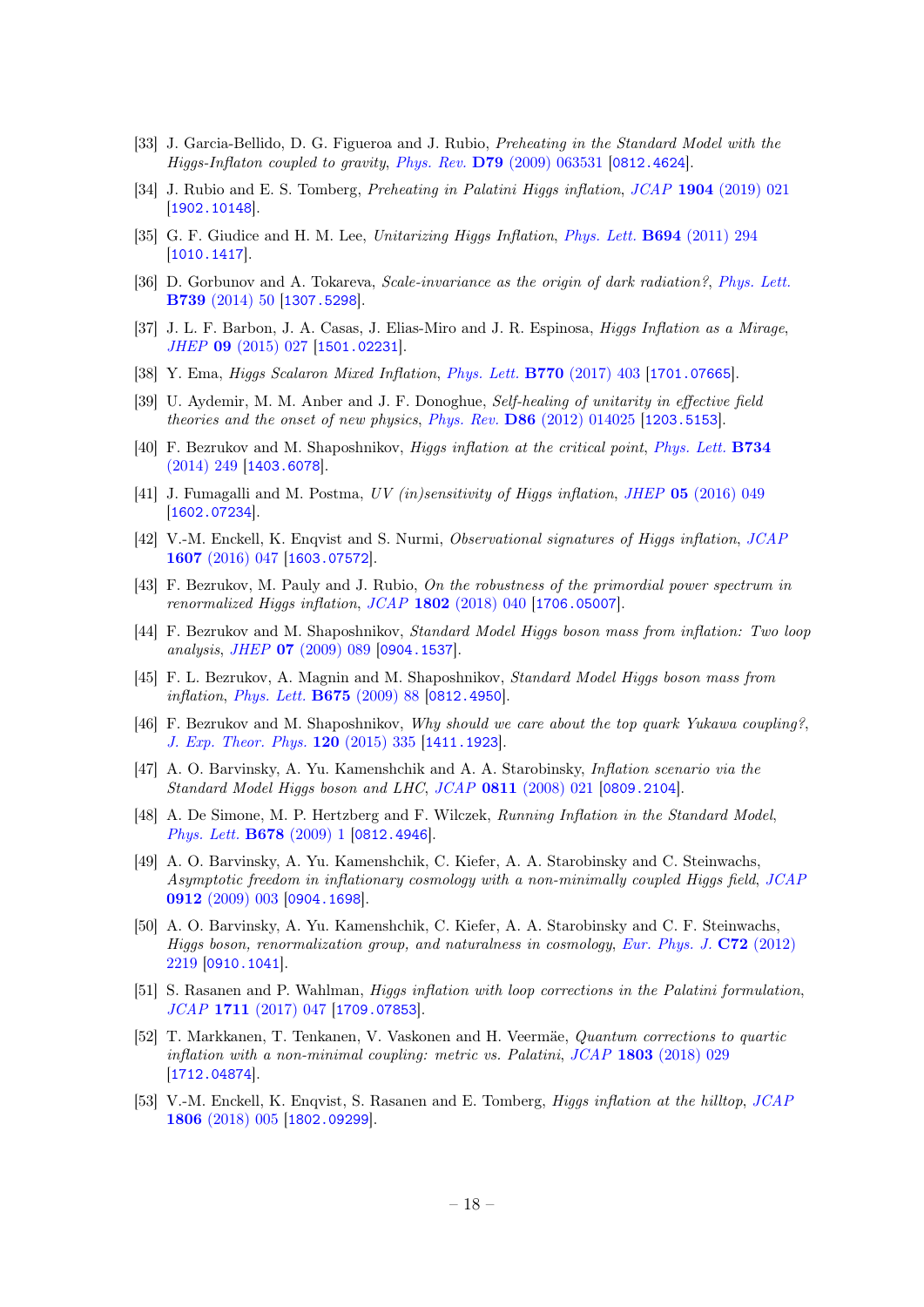- <span id="page-19-0"></span>[54] T. Tenkanen and L. Visinelli, Axion dark matter from Higgs inflation with an intermediate H∗, JCAP 1908 [\(2019\) 033](https://doi.org/10.1088/1475-7516/2019/08/033) [[1906.11837](https://arxiv.org/abs/1906.11837)].
- <span id="page-19-2"></span>[55] P. M. Stevenson, Optimized Perturbation Theory, [Phys. Rev. D](https://doi.org/10.1103/PhysRevD.23.2916) 23 (1981) 2916.
- <span id="page-19-3"></span>[56] P. Stevenson, Sense and Nonsense in the Renormalization Scheme Dependence Problem, [Nucl.](https://doi.org/10.1016/0550-3213(82)90325-X) Phys. B 203 [\(1982\) 472.](https://doi.org/10.1016/0550-3213(82)90325-X)
- <span id="page-19-4"></span>[57] L. Järv, A. Racioppi and T. Tenkanen, Palatini side of inflationary attractors, [Phys. Rev.](https://doi.org/10.1103/PhysRevD.97.083513) D97 [\(2018\) 083513](https://doi.org/10.1103/PhysRevD.97.083513) [[1712.08471](https://arxiv.org/abs/1712.08471)].
- <span id="page-19-5"></span>[58] R. Jinno, M. Kubota, K.-y. Oda and S. C. Park, Higgs inflation in metric and Palatini formalisms: Required suppression of higher dimensional operators, [1904.05699](https://arxiv.org/abs/1904.05699).
- <span id="page-19-1"></span>[59] G. 't Hooft and M. J. G. Veltman, Regularization and Renormalization of Gauge Fields, [Nucl.](https://doi.org/10.1016/0550-3213(72)90279-9) Phys. B44 [\(1972\) 189.](https://doi.org/10.1016/0550-3213(72)90279-9)
- <span id="page-19-6"></span>[60] W. A. Bardeen, On naturalness in the standard model, in Ontake Summer Institute on Particle Physics Ontake Mountain, Japan, August 27-September 2, 1995, 1995.
- [61] M. Shaposhnikov, Is there a new physics between electroweak and Planck scales?, in Astroparticle Physics: Current Issues, 2007 (APCI07) Budapest, Hungary, June 21-23, 2007, 2007, [0708.3550](https://arxiv.org/abs/0708.3550).
- <span id="page-19-7"></span>[62] M. Farina, D. Pappadopulo and A. Strumia, A modified naturalness principle and its experimental tests, JHEP 08 [\(2013\) 022](https://doi.org/10.1007/JHEP08(2013)022) [[1303.7244](https://arxiv.org/abs/1303.7244)].
- <span id="page-19-8"></span>[63] E. E. Jenkins, A. V. Manohar and M. Trott, Renormalization Group Evolution of the Standard Model Dimension Six Operators I: Formalism and lambda Dependence, JHEP 10 [\(2013\) 087](https://doi.org/10.1007/JHEP10(2013)087) [[1308.2627](https://arxiv.org/abs/1308.2627)].
- <span id="page-19-9"></span>[64] C. P. Burgess, S. P. Patil and M. Trott, On the Predictiveness of Single-Field Inflationary Models, JHEP 06 [\(2014\) 010](https://doi.org/10.1007/JHEP06(2014)010) [[1402.1476](https://arxiv.org/abs/1402.1476)].
- <span id="page-19-10"></span>[65] A. V. Bednyakov, B. A. Kniehl, A. F. Pikelner and O. L. Veretin, Stability of the Electroweak Vacuum: Gauge Independence and Advanced Precision, [Phys. Rev. Lett.](https://doi.org/10.1103/PhysRevLett.115.201802) 115 (2015) 201802 [[1507.08833](https://arxiv.org/abs/1507.08833)].
- <span id="page-19-11"></span>[66] K. G. Chetyrkin and M. F. Zoller, *Three-loop β-functions for top-Yukawa and the Higgs* self-interaction in the Standard Model, JHEP 06 [\(2012\) 033](https://doi.org/10.1007/JHEP06(2012)033) [[1205.2892](https://arxiv.org/abs/1205.2892)].
- <span id="page-19-12"></span>[67] F. Bezrukov, M. Yu. Kalmykov, B. A. Kniehl and M. Shaposhnikov, Higgs Boson Mass and New Physics, JHEP 10 [\(2012\) 140](https://doi.org/10.1007/JHEP10(2012)140) [[1205.2893](https://arxiv.org/abs/1205.2893)].
- [68] G. Degrassi, S. Di Vita, J. Elias-Miro, J. R. Espinosa, G. F. Giudice, G. Isidori et al., Higgs mass and vacuum stability in the Standard Model at NNLO, JHEP 08 [\(2012\) 098](https://doi.org/10.1007/JHEP08(2012)098) [[1205.6497](https://arxiv.org/abs/1205.6497)].
- <span id="page-19-13"></span>[69] D. Buttazzo, G. Degrassi, P. P. Giardino, G. F. Giudice, F. Sala, A. Salvio et al., Investigating the near-criticality of the Higgs boson, JHEP 12 [\(2013\) 089](https://doi.org/10.1007/JHEP12(2013)089) [[1307.3536](https://arxiv.org/abs/1307.3536)].
- <span id="page-19-14"></span>[70] Particle Data Group collaboration, Review of Particle Physics, [Phys. Rev.](https://doi.org/10.1103/PhysRevD.98.030001) D98 (2018) [030001.](https://doi.org/10.1103/PhysRevD.98.030001)
- <span id="page-19-15"></span>[71] CMS collaboration, Measurement of the top quark mass using proton-proton data at  $\sqrt{(s)} = 7$ and 8 TeV, Phys. Rev. D93 [\(2016\) 072004](https://doi.org/10.1103/PhysRevD.93.072004) [[1509.04044](https://arxiv.org/abs/1509.04044)].
- <span id="page-19-16"></span>[72] ATLAS collaboration, Measurement of the top quark mass in the  $t\bar{t} \rightarrow lepton+jets$  channel  $f_{\text{from}}$   $\sqrt{s}$  = 8 TeV ATLAS data and combination with previous results, [Eur. Phys. J.](https://doi.org/10.1140/epjc/s10052-019-6757-9) C79 [\(2019\) 290](https://doi.org/10.1140/epjc/s10052-019-6757-9) [[1810.01772](https://arxiv.org/abs/1810.01772)].
- <span id="page-19-17"></span>[73] A. H. Hoang, The Top Mass: Interpretation and Theoretical Uncertainties, in Proceedings, 7th International Workshop on Top Quark Physics (TOP2014): Cannes, France, September 28-October 3, 2014, 2014, [1412.3649](https://arxiv.org/abs/1412.3649).